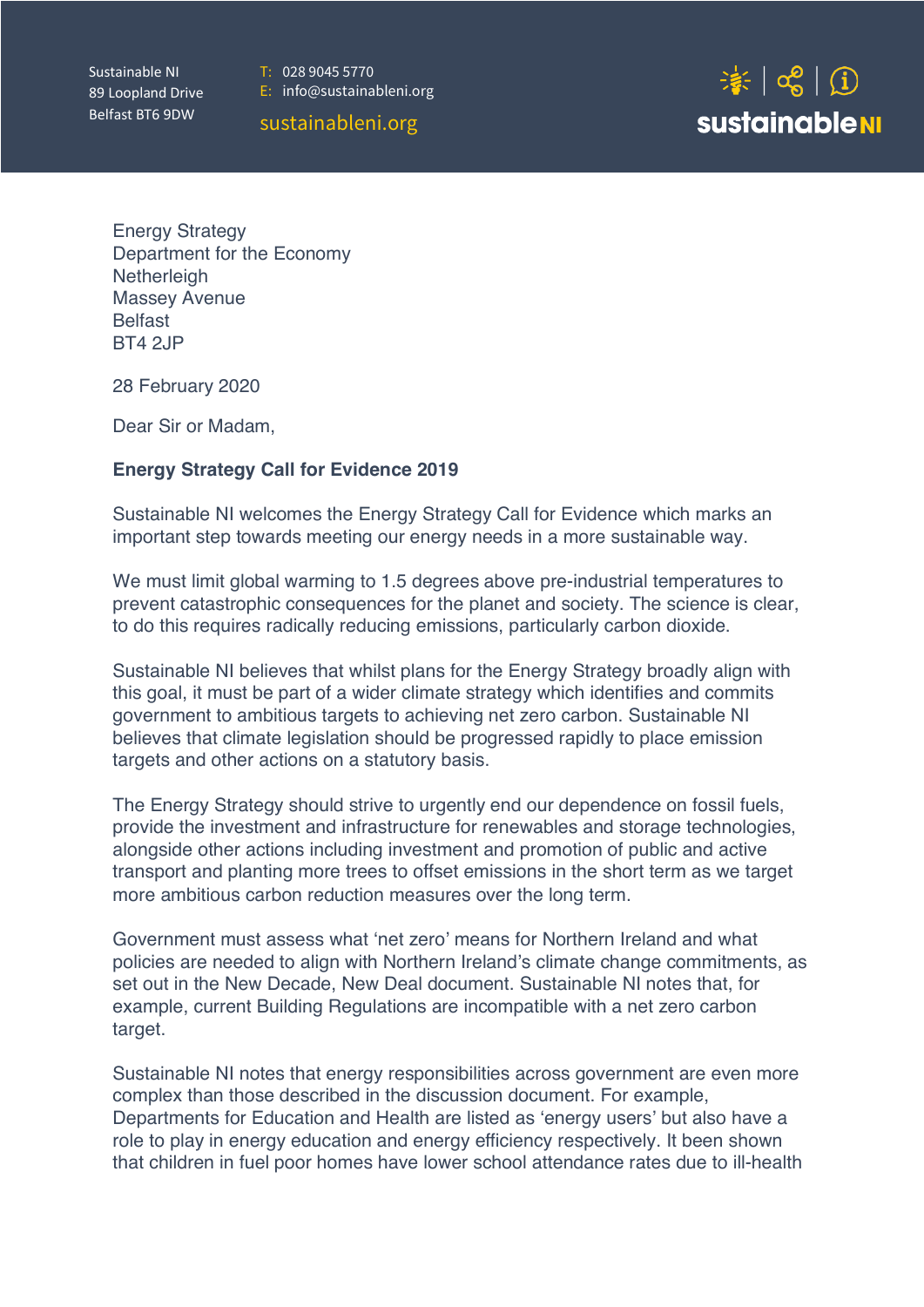which in turn leads to lower educational attainment levels, than children who aren't in fuel poverty. The Department for Education is therefore a key stakeholder in the energy transition. The Department could also look to revise the national curriculum to ensure young people are educated on the relationship between energy and climate change, to encourage sustainable consumption behaviours from a young age.

The Department of Health is also a key stakeholder in the energy transition. The link between fuel poverty and health is undisputed. Public health campaigns could be utilised to promote insulation, boiler replacements and other warmth measures among vulnerable groups, to prevent seasonal morbidity and mortality in the same way 'green prescriptions' have been utilised by NHS England.

Sustainable NI works closely with local councils on issues relating to sustainable development and climate action. As 'front-line' service providers, councils are ideally placed to deliver a range of new measures and interventions under a future Energy Strategy. This will require new statutory responsibilities and legislative change, particularly in relation to planning and building control, and funding to support this. The role of local authorities is outlined in greater detail in our response, enclosed.

On a final note, we would encourage the Department for the Economy to work with the Department of Agriculture, Environment and Rural Affairs to put a strong case forward within government for an integrated Energy and Climate Strategy which carries sufficient weight and provides clear direction for all other policy areas within government.

We enclose our comments on the consultation discussion paper, formulated through engagement with colleagues in the local government sector. We look forward to seeing the first draft of the Energy Strategy and would be pleased to provide additional opinion if it would be helpful.

Sincerely,

 $\lambda$ ichola tłughes

**Nichola Hughes** Executive Director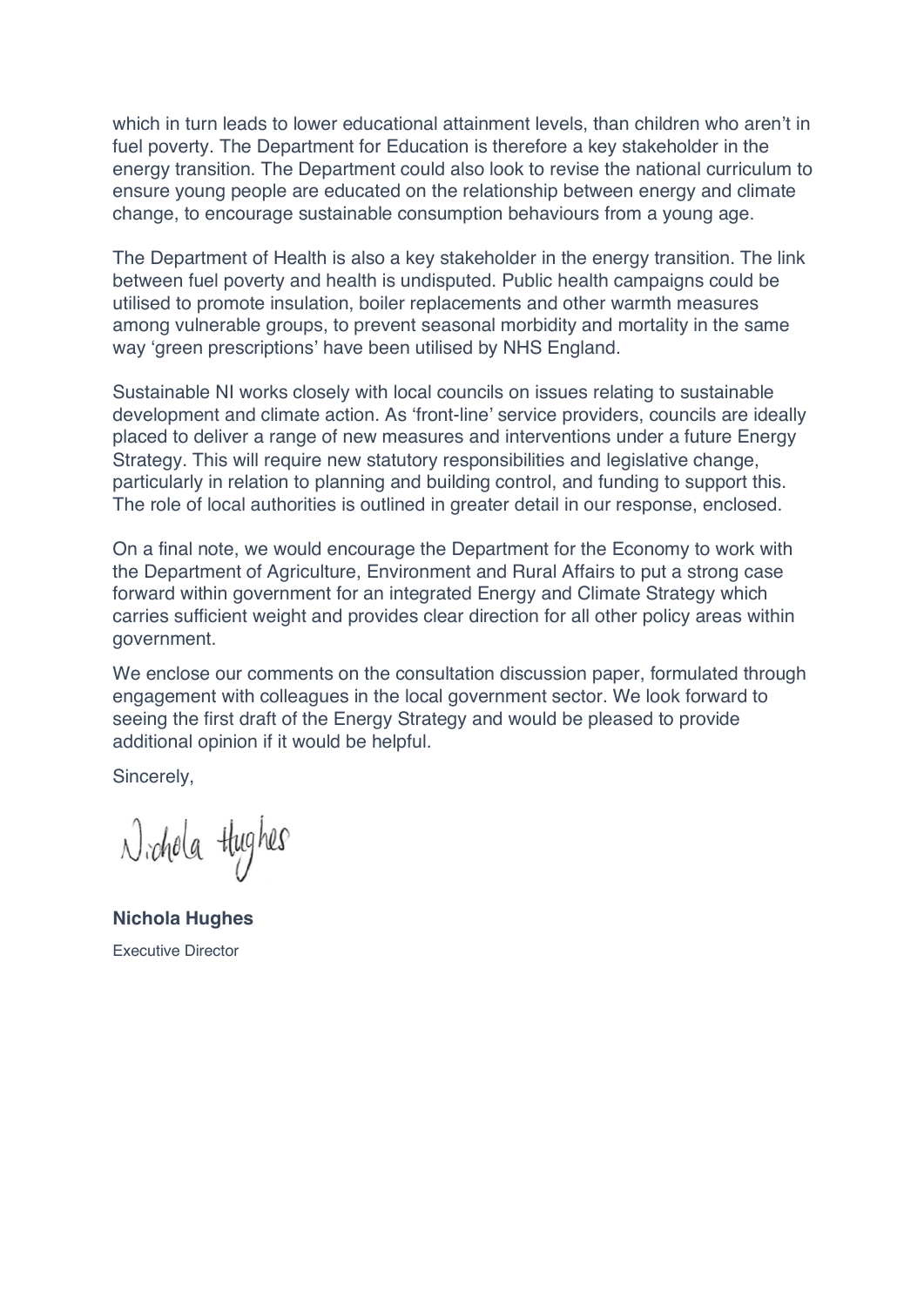#### 1. General Information

**1. Name (required)**

Nichola Hughes

**2. Are you responding: □ as an individual (please complete 3 to 5 below) √ on behalf of an organisation / company (please complete 6 to 8 below)**

**If you are responding as an individual:**

- **3. E-mail address**
- **4. Address**
- **5. If you are responding as an individual, please read the Privacy Notice and tick the statement below as applicable.**

**√ All responses will be published on the Department for the Economy website following completion of the Call for Evidence process. Please tick if you are content for your name to be published alongside your response.**

**If you are responding on behalf of an organisation / company:**

**6. Organisation / Company** 

Sustainable Northern Ireland

#### **7. Position within Company / Organisation**

Director

#### **8. Contact details**

**a. E-mail address**

info@sustainableni.org

**b. Address** 

89 Loopland Drive, Belfast BT6 9DW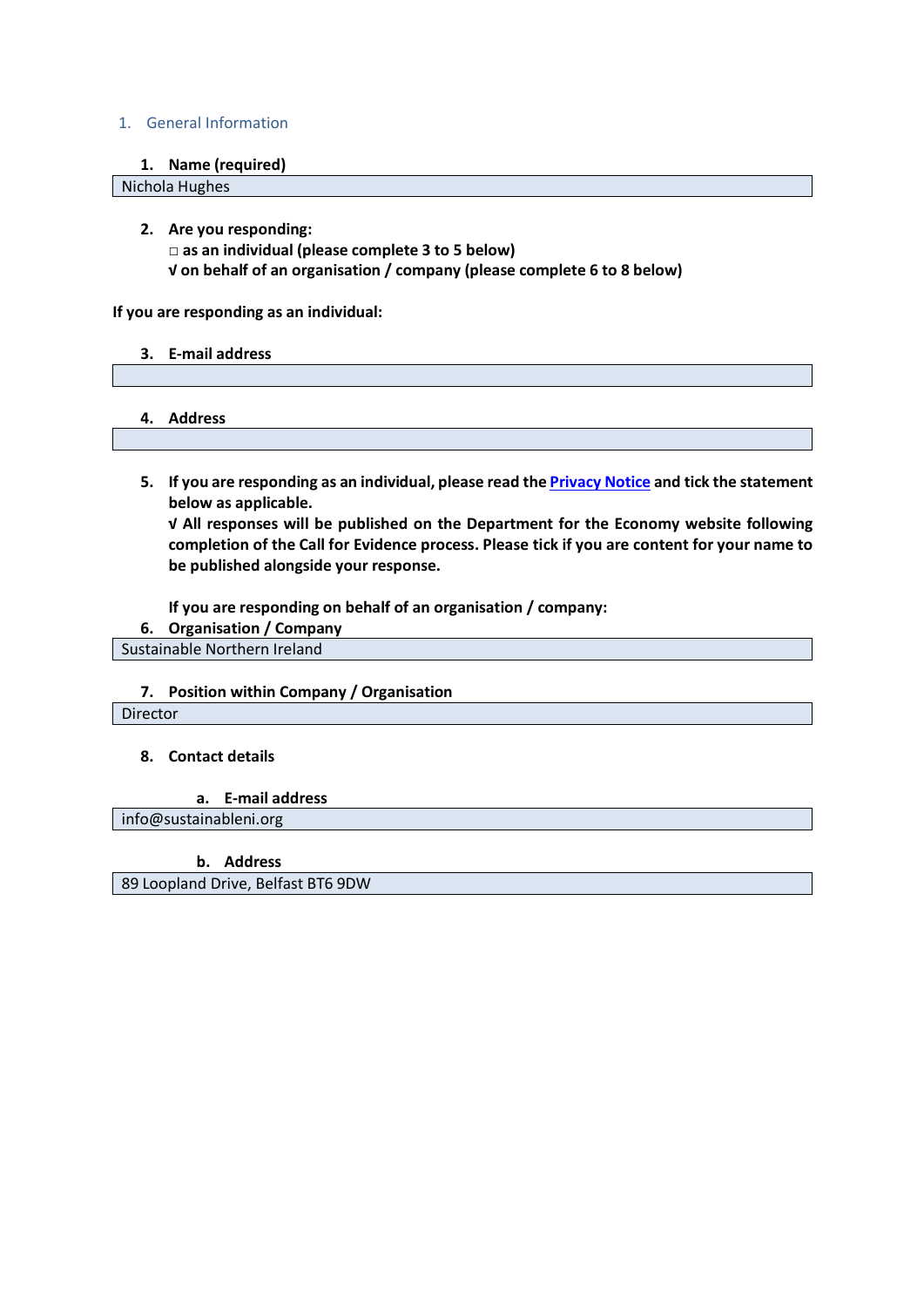### 2. Energy in Northern Ireland

- Q1. What lessons can we learn from elsewhere in addressing energy within an overarching climate action framework?
- Q2. What are the key considerations for decarbonising Northern Ireland's energy sector given existing linkages to other jurisdictions?
- Q3. To what extent should Northern Ireland implement the key energy-related recommendations from the CCC 'Reducing Emissions in Northern Ireland' report?
- Q4. Do you agree with the 30-year timeframe? If not, please state your preferred approach and reasons.

Q1. Northern Ireland is the only jurisdiction within these islands without a Climate Change Act. As such, NI should seek to learn from the experience of neighbouring jurisdictions which have progressed climate action frameworks – England, Scotland, Wales, the Republic of Ireland, as well as the European Union. It is considered that an integrated energy and climate framework would be most effective in this regard.

On renewable heat and electricity, there is a lot that can be learned from Scandinavian countries such as Sweden and Denmark, which have similar rurality and indigenous renewable energy resource potential. Sweden, for example, is capitalising on energy from organic farm waste, utilising AD technology to convert methane to liquefied methane to fuel local HGVs. This would seem like a sensible approach in Northern Ireland, as there is a surplus of organic farm waste to requirement which creates significant environmental issues.

Q2. Northern Ireland is a member of the all-island Integrated Single Electricity Market (I-SEM) shared with the Republic of Ireland. The delivery of the Tyrone to Cavan Interconnector project will be essential to the decarbonisation efforts as it will provide increased grid capacity for renewables in Northern Ireland. There may be other opportunities to cooperate with the Republic of Ireland on decarbonisation such as through EU PEACE funding, an interoperable all-island rapid charge point network for ULEVs; utilising the services of the Sustainable Energy Authority of Ireland (SEAI) and perhaps exploring other shared services and infrastructure to facilitate the transition to a low carbon economy.

Q3. The recommendations of the Committee on Climate Change Report "Reducing Emissions in Northern Ireland" should be implemented to their full extent. With regards to energy, we support recommendations for policy to "incentivise the installation of low-carbon heating", "incentivise energy efficiency improvements in homes" and encourage "transport behaviour change".

The report highlights that a large proportion of Northern Ireland's greenhouse gas emissions arise from land use, and as such, we must ensure that energy and agricultural policies are not developed in isolation from each other with competing visions.

Failure to integrate these policies can result in major long-term negative implications for the climate, which has been the case following implementation of the Going for Growth Strategy which saw a drive to expand the agricultural sector in Northern Ireland in order to grow sales by 60% without due regard to the environmental implications.

An approach to neutrality in the agriculture and land use sector by 2050 must be defined and advanced.

Q4. We agree with the timeframe as described in Figure 2. The inclusion of three 10-year milestones, 5-year action plans (with additional mid-term reviews) will allow flexibility in responding to international developments, emergent technologies and areas of concern or underperformance throughout the life of the strategy.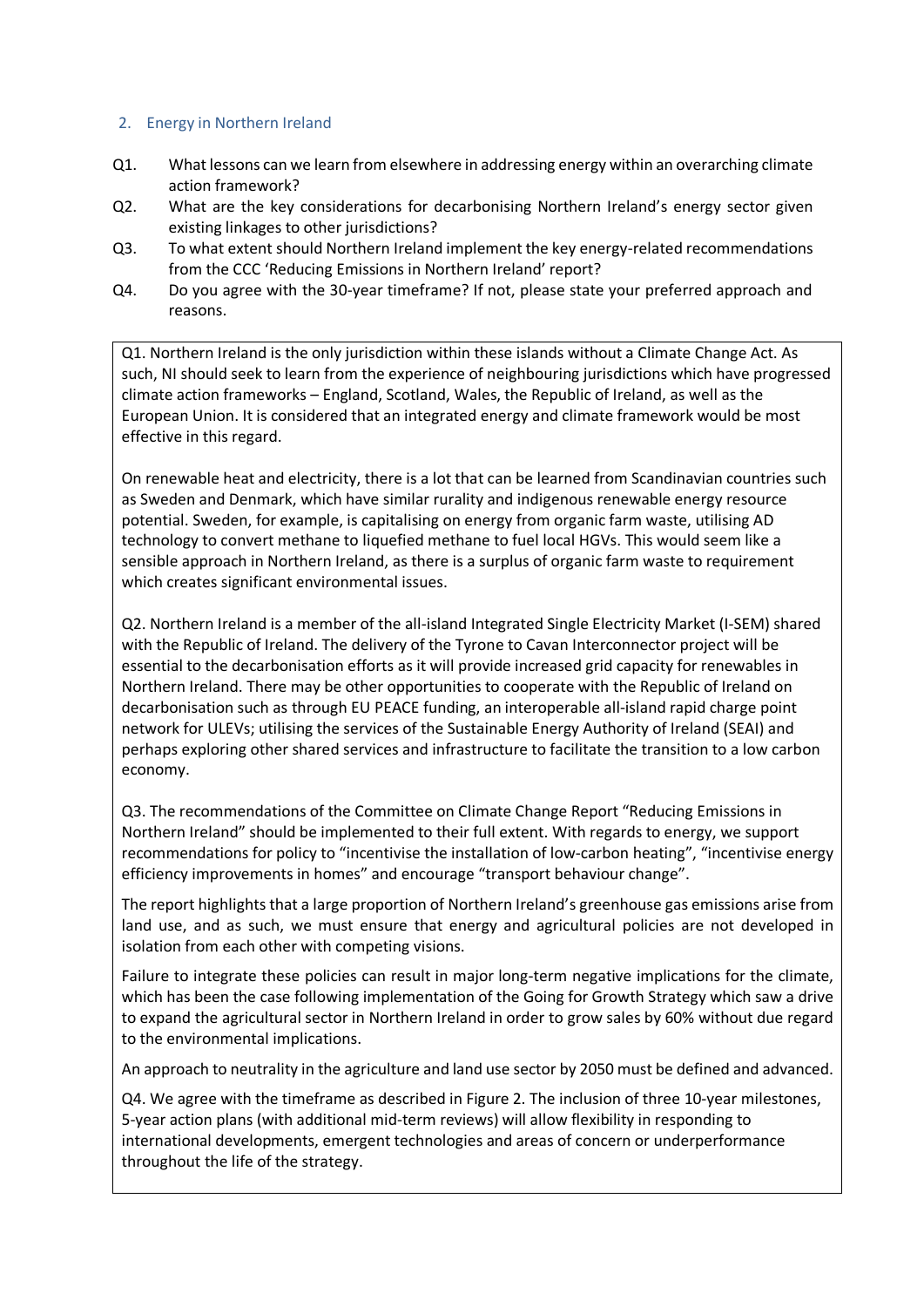Sustainable NI believes that climate targets and energy targets must be aligned and, if possible, integrated. In order for this to happen, we must first pass legislation that commits Northern Ireland to becoming a net-zero carbon at the very latest by 2050 – in line with the UK Climate Change Act. There should be an interim climate target (2030) and five year carbon budgets in line with neighbouring jurisdictions. These should be included in the Energy Strategy.

# 3. The Energy Transition in Northern Ireland

- Q5. What are the unique characteristics of Northern Ireland that need to be considered in a net zero carbon energy transition?
- Q6. Is your organisation undertaking or planning to undertake projects to support the energy transition? If so, please provide further details.

Q5. The energy regime in Northern Ireland is unique due to a variety of factors.

- NI has no economically viable oil or gas supply and is heavily reliant on fuel imports
- The gas network in NI is not nearly as extensive as in Great Britain, with around 68% of homes in Northern Ireland heated by oil
- There is an east / west differential with respect to access to piped gas, with homes in the east of the province having greater access than in the west
- Rural communities are more reliant on oil for home heating than urban communities
- Northern Ireland has the highest rate of fuel poverty in the UK, therefore climate justice issues are more relevant here
- Northern Ireland is regarded as having one of the greatest wind and tidal energy resources in Europe
- Given our relatively small geographic size, NI has the potential to implement considerable change far more rapidly than larger jurisdictions.

Q6. Sustainable NI will be supporting public sector organisations, in particular councils, helping them to 'get their own house in order' through internal policy changes and identifying measures that can be taken to reduce carbon emissions at borough or district level.

### 4. Consumers

- Q7. How should we ensure that energy remains affordable for domestic consumers? What approach should be taken to eradicate fuel poverty?
- Q8. What steps could be taken to improve the relative cost competitiveness of larger nondomestic consumers?
- Q9. Is a strategic position of "enable and protect" the correct policy stance?
	- a) What policies or schemes are needed to enable active consumers?
	- b) What policies or schemes are needed to protect vulnerable consumers?
- Q10. What types of advice and information are required by all consumers and what are the best mechanisms for facilitating this?
- Q11. Are there examples of successful citizen energy projects in Northern Ireland and elsewhere that have delivered improved energy efficiency and/or clean energy to local communities?
- Q12. What opportunities are there in both urban and rural areas for citizen energy communities in Northern Ireland? What role could government have in facilitating these?
- Q13. What evidence can you provide that identifies the challenges and opportunities for NI energy consumers in decarbonising energy?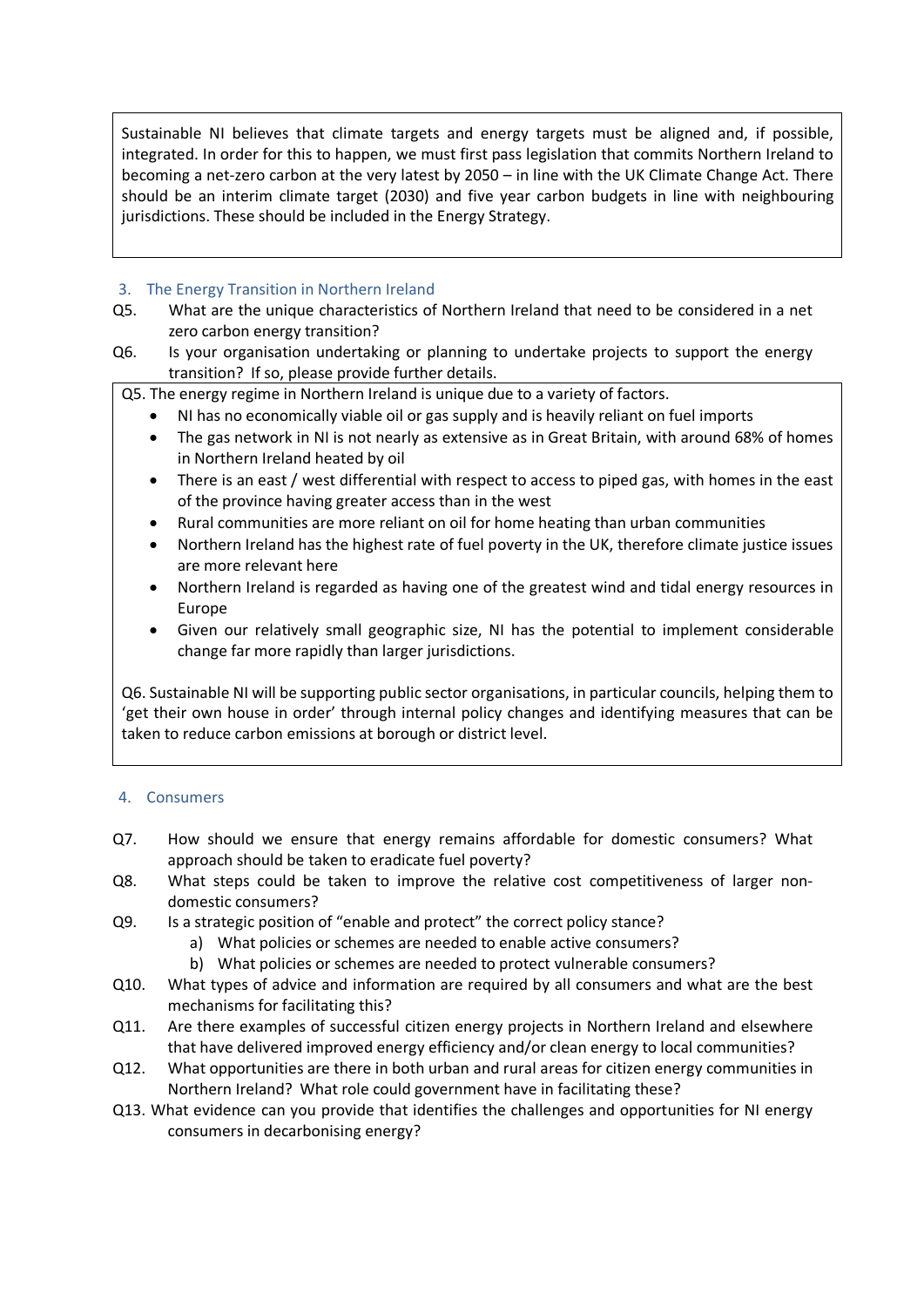Q7. A household is said to be in fuel poverty if it needs to spend more than 10% of its income on energy costs on heating. In 2018, the estimated fuel poverty figure was 131,000, equivalent to 18% of all households<sup>1</sup>.

Fuel poverty should be addressed by a two-pronged approach of efficiency measures (e.g. loft and cavity wall insulations) as well as replacing oil-fired boilers with low-carbon heat technologies.

With regard to energy efficiency, we support a "fabric-first" approach, which can help alleviate fuel poverty and deliver quality, sustainable housing. In addition, we would like to see the integration of renewable energy technologies, both in the design of new buildings and through the appropriate retrofitting of existing buildings. We would like to see Local Development Plans place requirements on developers to demonstrate that measures to reduce energy consumption and incorporate sustainable design solutions have been considered and incorporated into their proposals.

The below table from the NIHE report "Estimates of fuel poverty in NI in 2017 and 2018" shows that whilst the wholesale cost of oil has decreased, the cost of gas has increased significantly – with two of three of our power plants relying on gas, this has also had a knock-on effect on the cost of electricity.

| Fuel                                           | % change between 2016 and 2017 | % change between 2016 and 2018 |
|------------------------------------------------|--------------------------------|--------------------------------|
| <b>Bulk LPG</b>                                | $-4$                           | $-6$                           |
| <b>Bottled</b> gas                             | $-5$                           | $-5$                           |
| Oil                                            | $-14$                          | $-16$                          |
| Coal                                           | $+2$                           | $+3$                           |
| Smokeless fuel                                 | $-2$                           | $-4$                           |
| Anthracite                                     | $-3$                           | $-5$                           |
| Wood                                           | $+2$                           | $+5$                           |
| <b>Communal heat</b>                           | $\bf{0}$                       | $+8$                           |
| Gas <sup>7</sup>                               | $+8$                           | $+18$                          |
| Electricity (standard) <sup>7</sup>            | $-3$                           | $+6$                           |
| Electricity (economy $7 - day$ ) <sup>7</sup>  | $-3$                           | $+4$                           |
| Electricity (economy $7 -$ night) <sup>7</sup> | $-3$                           | $+12$                          |

| Table 2: Change in the Northern Ireland fuel prices used in modelling, 2016 to 2017 and 2018 |  |  |  |
|----------------------------------------------------------------------------------------------|--|--|--|
|                                                                                              |  |  |  |

This contrasts with a downward trend in renewable energy in recent years. According to a report by the International Renewable Energy Agency (IRENA), unsubsidised renewable energy is now more

 <sup>1</sup> https://www.nihe.gov.uk/getmedia/1f9e55a1-66c2-46b7-bf92-9ee192ce355f/estimates-of-fuel-povertynorthern-ireland-2017-and-2018-revised.pdf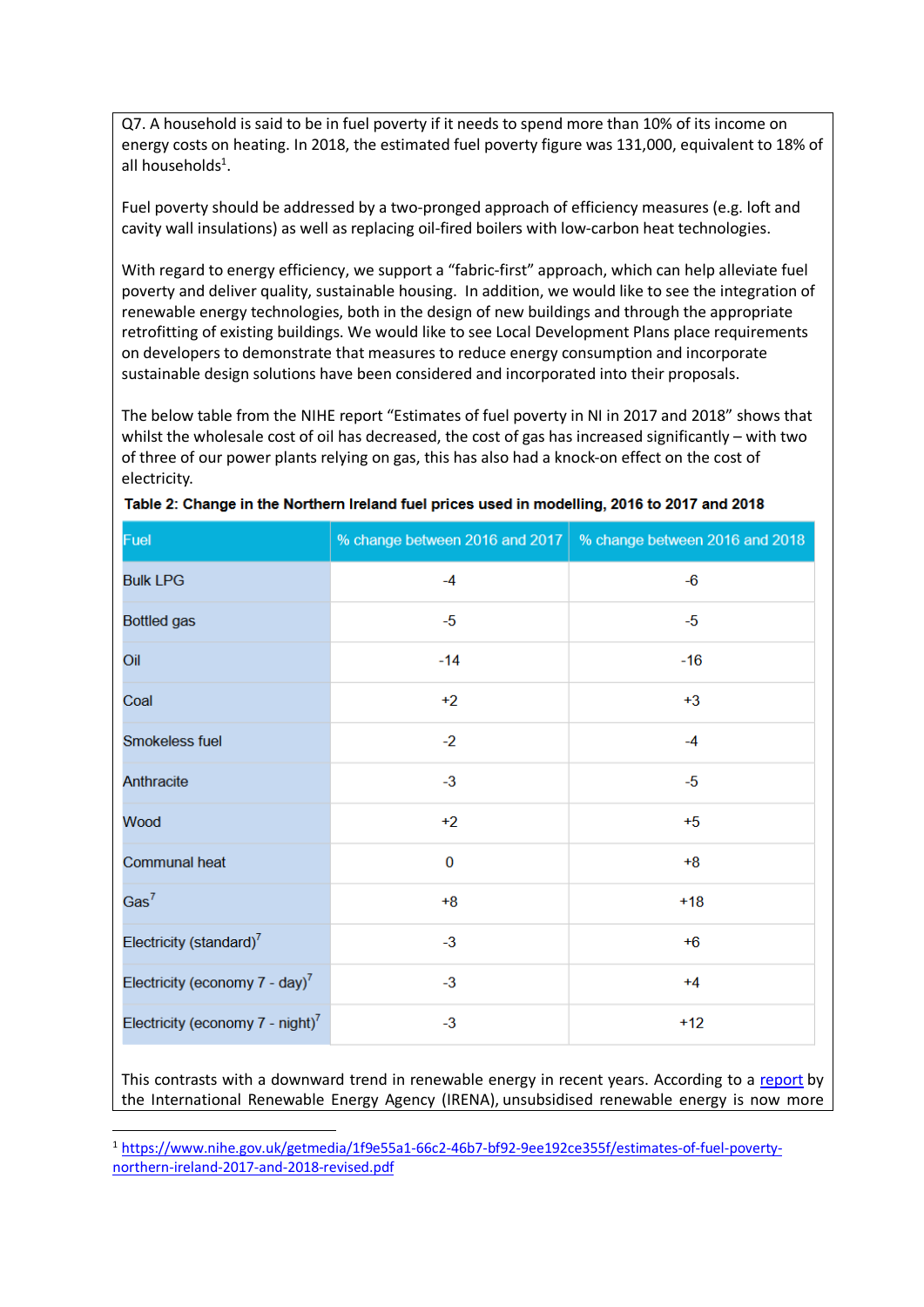often than not the cheapest source of energy generation. The report finds that the cost of installation and maintenance of renewables, which was an important stumbling block to mass adoption, continues on a downward trajectory.

While retrofit schemes will be needed to accelerate the update of low-carbon technologies to the mass market, households that are vulnerable and / or at risk of fuel poverty should be targeted first.

Q8. The prospect of leaving the EU Emissions Trading System as a result of leaving the EU presents Northern Ireland with an opportunity for innovation in the field of carbon pricing. A better approach could reduce the cost of decarbonisation and prevent the offshoring of emissions. Also, by redistributing the proceeds of an economy-wide carbon tax directly to citizens through a 'dividend' we can ensure more inclusive economic growth and make carbon pricing popular. The UK is already leading a coalition of nations in 'powering past coal'; we should seek to build on this climate diplomacy and implement a system of carbon pricing that really works, overcoming a market failure that does great harm to the environment.

Q9. Sustainable NI agrees that the strategic position of "enable and protect" is the correct policy stance.

Sustainable NI would be supportive of a policy landscape which provides competitive energy prices and investment returns that are supportive of 'citizen energy communities' facilitated by local councils, community groups and energy companies coming together to form energy co-operatives. This approach ensures citizen engagement in energy as a limited resource, which encourages smarter energy behaviour and reduces consumption. Learning from the early adoption of community energy models in the UK, Denmark and New Zealand has shown that government support to erode barriers to the establishment these entities is invaluable, and that on-shore renewables are more accepted by local communities when they have a stake in their ownership.

Targeted affordable warmth schemes should be implemented, with a single 'one stop shop' agency that councils and community organisations can signpost to, in order to reduce administrative burden and improve efficiency in service provision. The eligibility criteria should be simple and the government should take a more active role in promoting these schemes e.g. through the national health service.

To enable 'active consumer' behaviour models, government could consider incentive schemes for 'good behaviour' i.e. cheaper tariffs for using energy at certain times, or cheaper household rates as a reward for installing smart meters or energy efficiency improvements.

Funding for fuel poverty and energy efficiency improvement schemes should be provided by monies raised from carbon taxes and energy company obligations, under an incremental 'polluter pays' basis. Fuel poor households should receive financial support from monies raised.

Q10. Information and advice should be provided in a wide variety of formats to cater to a broad range of customers. This may include websites, social media, telephone, post etc. Information where possible should be centrally co-ordinated e.g. through NI Direct, Citizen's Advice or the Consumer Council, which other agencies could signpost to. In addition, consumers should have direct access to real time energy consumption as well as their usage patterns, through smart meters, to help drive change in demand and consumption.

Customers should be able to commission a low-cost or free independent home energy survey to identify the largest sources of energy wastage in the home, and outline recommendations for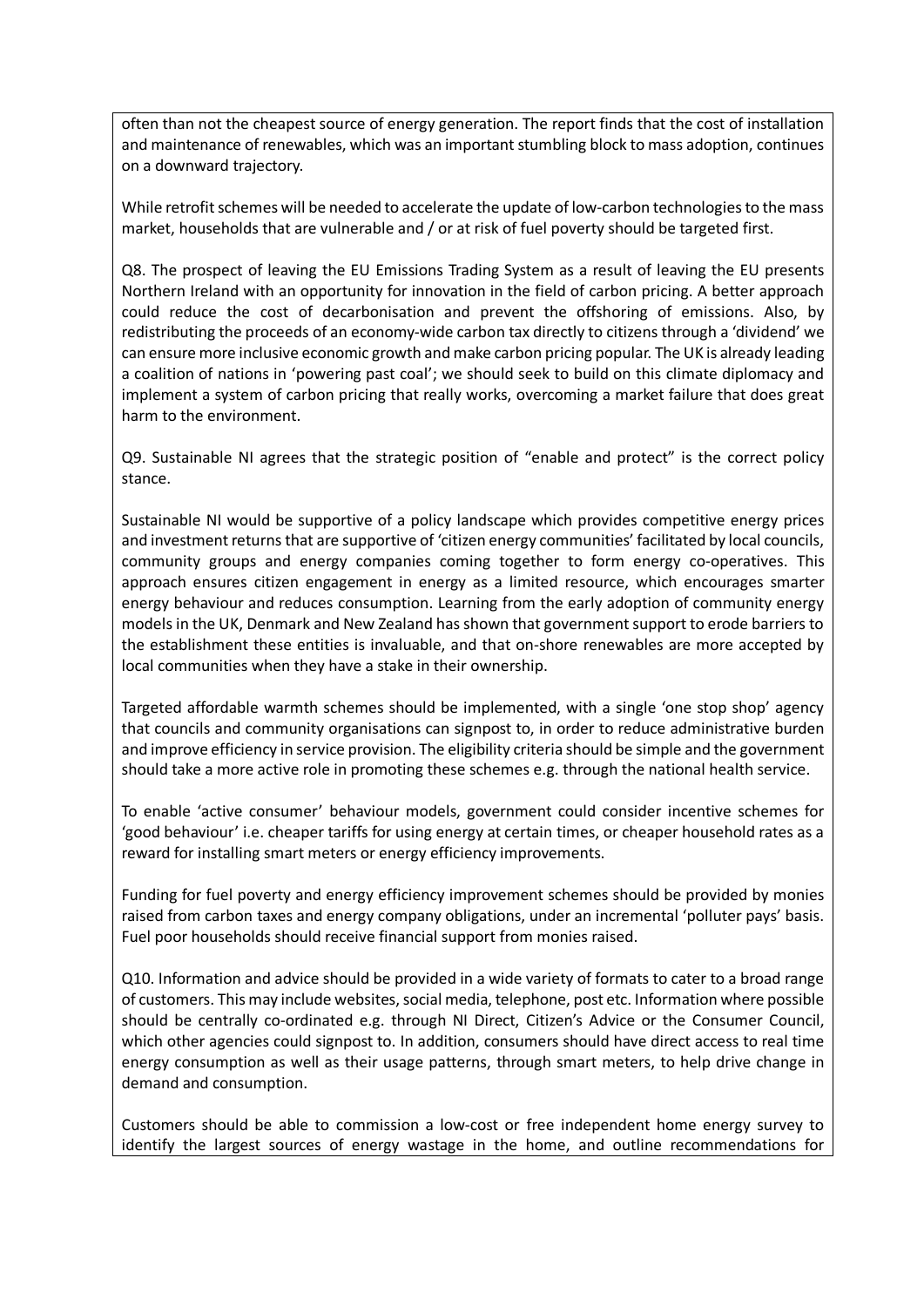improvements. In addition, there should be clear information and sign posting to green finance options which should be readily available e.g. from high street lenders, co-operatives and credit unions.

Q11. Brixton Energy, a not-for-profit co-operative based in south London has established several cooperatively owned renewable energy projects whos financial revenues stay within the local community. Repowering London, the company which set up Brixton Energy, carry out projects to empower communities to develop, own and manage renewable energy projects. There is an important social benefit aspect to their projects, which would be welcome in Northern Ireland. Projects include:

- Internships for young people aged 16-24
- The development of alternative business models for community energy; Solar PV and energy storage, anaerobic digestion, energy efficiency, on-site electricity supply, heat networks
- Energy advice sessions for local residents
- Solar panel-making workshops

Q12. As stated in our response to Q9, government could stimulate citizen energy communities by providing subsidies for renewable energy installations or rates relief for homes and businesses using renewable energy or improving the energy efficiency of their buildings.

Q13. Challenges and opportunities for NI energy consumers include:

- The wide-scale proliferation of oil-fired boilers (68% of households)
- Rural communities and those in the west of the province do not have access to gas networks
- The need for consumer advice and information on how to generate their own energy and make their homes more efficient
- Rural households may have adequate outside space for ground source heat pumps, which presents an opportunity for homes not on the natural gas grid
- Many houses are located close to industry and / or large public buildings which could be equipped with combined heat and power technology, which could be linked to district heat and electricity networks

### 5. Energy Efficiency

- Q14. What, if any, energy efficiency target or targets should be set for Northern Ireland?
- Q15. How should we define, measure and monitor energy efficiency to optimise its potential in our homes, business, economy and environment?
- Q16. What are the most important policy levers for government to ensure zero carbon in:
	- a) New domestic and commercial buildings by 2050?;
		- b) Existing domestic and commercial buildings by 2050?
- Q17. What should the future of energy efficiency support look like and who should be the key delivery bodies?

Q14. A new, legally binding standard for home energy efficiency should be implemented to help tackle climate change and eradicate fuel poverty. This should be part of a broader ambitious energy efficiency target in line with the UK net zero carbon target. Sustainable NI recommends setting an energy efficiency target of at least 40% by 2030, and 80% by 2050.

Sustainable NI proposes all residential properties in Northern Ireland should be required to achieve an Energy Performance Certificate (EPC) rating of at least EPC C by 2040. All buildings may not be able to achieve EPC C standard, as in some cases the cost of the work may outweigh the energy saving benefits.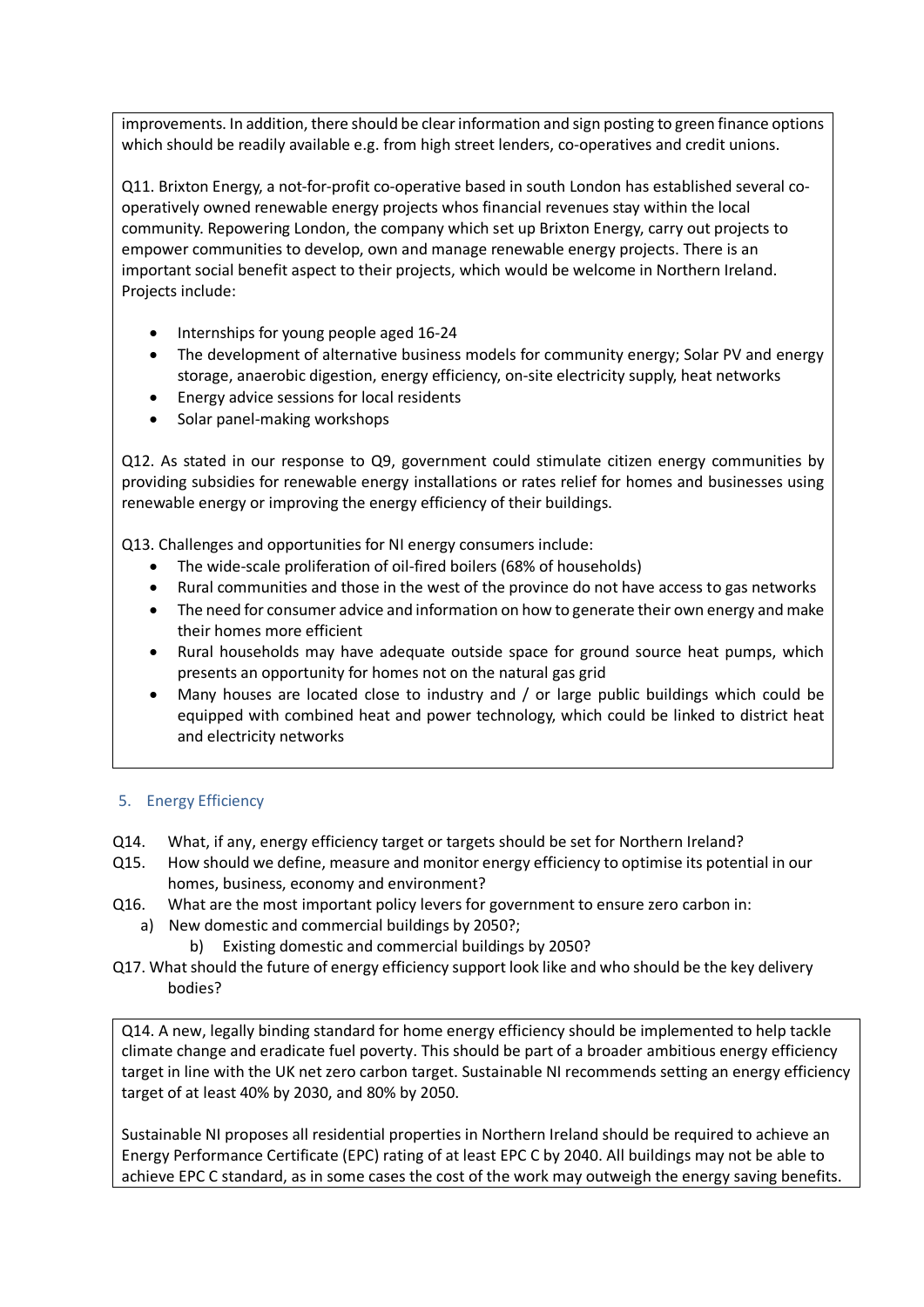In these cases, government should work with partners to improve these buildings as far as is reasonable. Reaching the long-term standard will require a mixture of encouragement and regulation which will differ between the social rented, the private rented, and the owner-occupied sectors.

Government should introduce a target to maximise the number of homes in the social rented sector achieving EPC B by 2030, with no detriment to environmental impact or air quality. Sustainable NI proposes that regulations are brought in to ensure that no social housing can be let after 2025 if the energy efficiency rating is lower than EPC D.

Q15. Sustainable NI supports the use of EPCs in setting the energy efficiency standards for buildings as EPCs are widely known and provide a clear way to model and understand a building's energy performance. However, there are some issues with EPCs, namely their accuracy. Northern Ireland could work with the Scottish government which is undertaking research to understand the issues and ensure that EPCs record the energy efficiency of buildings more accurately.

The home energy conservation requirements could be reviewed to introduce a more stringent energy compliance regime for non-domestic buildings, in particular any buildings funded by the public purse.

Q16. Urgent and radical reform of NI building regulations and enforcement provisions (building control) is required. Sustainable NI endorses the recommendations that have been outlined by the London Energy Transformation Initiative (LETI) in their response to the recent Government consultation on the Future Homes Standard in GB. It is vital that the Department of Finance, its current review of building regulations, grasps the opportunity not only to catch-up with English building regulations but to exceed them.

We also consider the use of EPCs and related energy efficiency standards, as outlined in Q15, to be critical policy levers in ensuring zero carbon in both domestic and commercial buildings.

Q17. The Housing Executive could be the lead delivery or coordinating agency in driving forward energy efficiency improvements the social housing or indeed all of the housing sector.

Sustainable NI would advocate not setting up or creating new agencies for energy saving advice and information, but looking to engage with and utilise existing providers already established in Ireland and the UK e.g. SEAI, Energy Saving Trust and the Carbon Trust.

Sustainable NI believes that local councils, as 'front-line' service providers, are ideally placed to deliver a range of new measures and interventions under a future Energy Strategy. English councils were actively involved in delivering the UK Government's ECO programme and resident surveys showed that citizens are more likely to 'accept' insulation schemes operated by their local council than a private company or other 'unknown' agency.

Learning from UK retrofit programmes, however, has shown that even when insulation and other measures are 'free' they are still difficult to implement as householders are sceptical about anything being offered for free, and often do not understand why insulation is necessary. This demonstrates that insulation and retrofit measures must be part of a wider suite of policy and communication measures to drive demand for these services.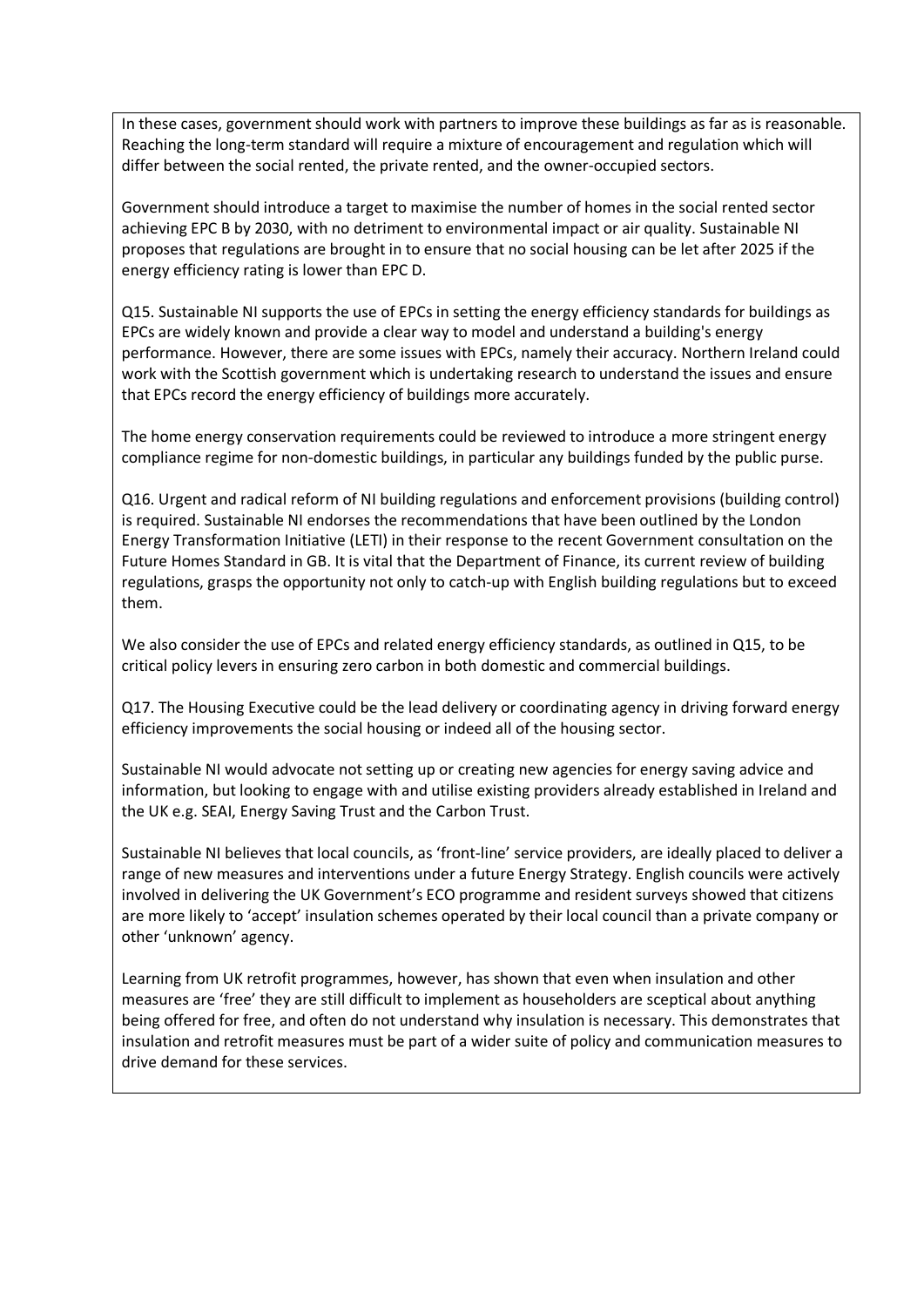#### 6. Heat

- Q18. What is the appropriate pathway and timeline for the decarbonisation of heat between now and 2030, and subsequently to 2050?
- Q19. What are the appropriate ways to measure the progress of decarbonising heat?
- Q20. What are the most cost-effective and sustainable steps that government might take to accelerate the reduction of the carbon intensity of heating fuels?
- Q21. Is decarbonisation of the gas grid a viable option and what evidence can be provided on both the speed and affordability of decarbonising the gas grid?
- Q22. What evidence can you provide on the opportunities for district heating schemes in Northern Ireland and where should responsibility lie for facilitating these?
- Q23. Can you provide any evidence or information on the opportunities for geothermal heat supply?

Q18. Sustainable NI believes the proven efficacy of NI renewables (now 44.9% of total electricity consumption) makes a strong corollary argument for the greening of heat through electrification. We believe that decarbonising heat by transitioning from oil to gas is an incremental and temporary solution to a longer term problem. NI is uniquely positioned to "leapfrog" gas and transition to a clean, renewable energy system.

Sustainable NI welcomes the commitment within "New Decade, New Approach<sup>2</sup>" to close the RHI scheme and replace it with a new scheme "that effectively cuts carbon emissions". New schemes to decarbonise heat should not seek to replace oil heating with gas heating (as with boiler replacement schemes), instead, oil-fired boilers should be replaced with low-carbon heat sources such as heat pumps.

Geothermal energy research and demonstration projects should be funded to help realise the potential for this technology in Northern Ireland. Research should be undertaken to establish if (and where) this technology may be feasible.

Q19. The upcoming 2021 Census and Continuous Household Survey presents an opportunity to ask more detailed questions on the types of heat sources used within NI households. The government could work with utility providers to roll out smart meters, for heat and electricity, beginning with making it a requirement for all new connections.

Q20. A ban should be placed on the most polluting fossil fuels. A moratorium on the extraction and sale of peat, coal, and lignite would help reduce the carbon intensity of heating fuels used and incentivise the uptake of cleaner fuels.

Q21. Given the relatively small-scale of the natural gas network, the impact of decarbonisation efforts may be minimal upon overall emissions. However, the potential for mixing hydrogen with natural gas / bio gas should be considered.

Q22. We are aware that the University of Ulster has carried out a feasibility study for a district heating scheme in Coleraine. There are undoubtedly other sites across the province suitable for district heating, that are yet to be explored.

District heating networks should form an integral part of the Energy Strategy. For district heating to play its full role, the government needs to become more involved in the sector to catalyse the speed and scale of heat network delivery in Northern Ireland. Investment should be mobilised to bring forward smaller real-world projects to illustrate how they would operate in practice whilst looking to assist industry in accessing some of

 $\overline{2}$ https://assets.publishing.service.gov.uk/government/uploads/system/uploads/attachment\_data/file/856998/ 2020-01-08 a new decade a new approach.pdf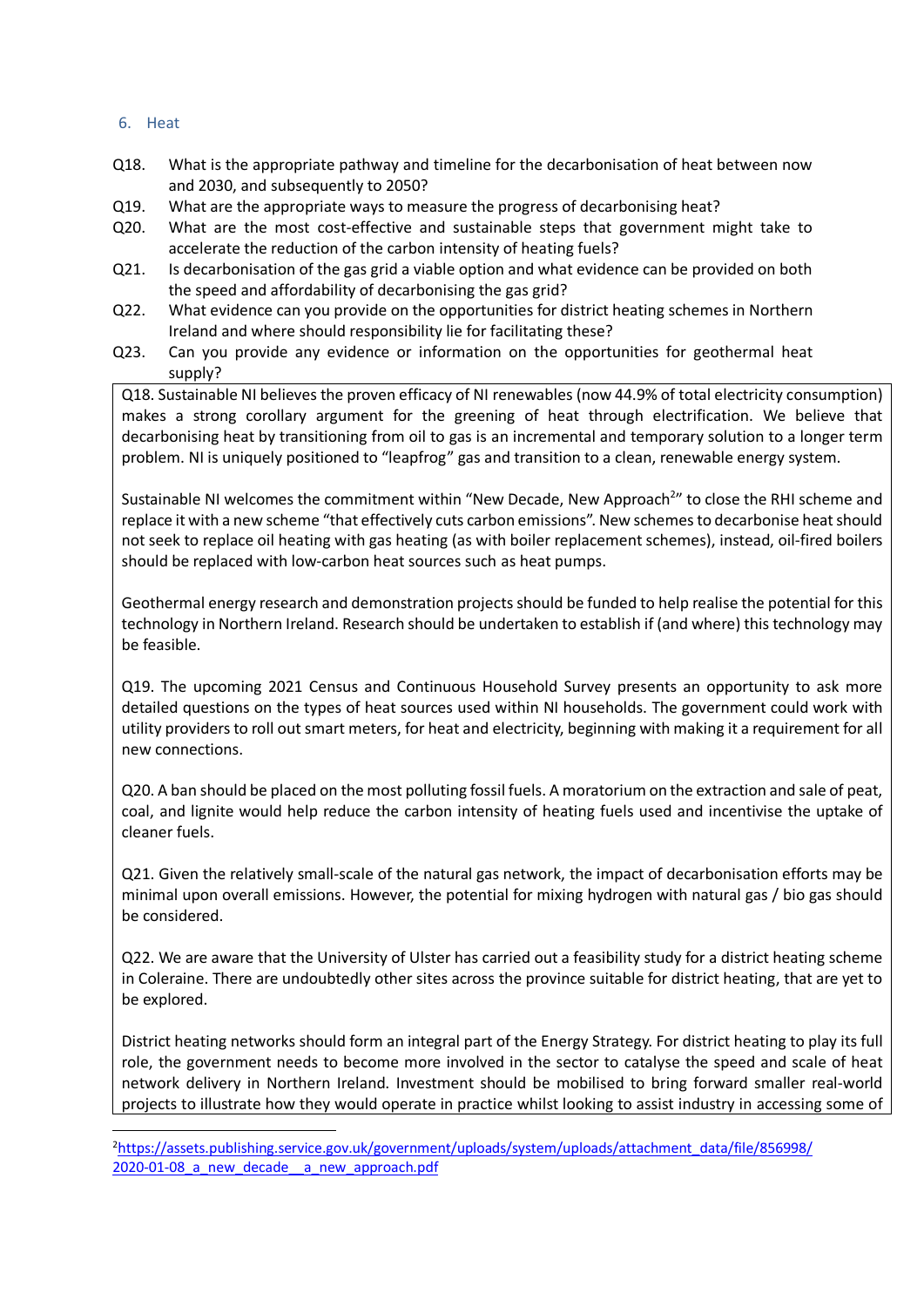the UK Government's £320m Heat Network Investment Project funding for longer-term schemes. EU funding could also be drawn down to support heat network infrastructure under low-carbon funding priorities.

Local Development Plans could be asked to bring forward smaller site-wide heat networks on new developments creating the possibility of future connection to district-wide schemes as they emerge.

District heating should be a consideration in large scale public infrastructure projects such as new energy from waste plants. Sustainable NI would refer the Department for the Economy to Amager Bakke (Amager Hill), a state of the art combined heat and power waste-to-energy plant in Copenhagen, Denmark. As well as treating around 400,000 tonnes of waste annually, it supplies 50,000 households in the local area with electricity and 120,000 households with district heating. As this example highlights, aligned waste and energy policy is vital to ensuring that climate and energy considerations are factored in to waste infrastructure decision making.

Q23. In Iceland 87% of buildings obtain their heat requirements from geothermal sources, in part due to its geological profile. Research by the Geological Survey of Ireland highlighted that every location in Ireland has the potential to harness shallow geothermal energy, which, coupled with heat pump technology, can be used for space heating, cooling and hot water. Geothermal is also the only renewable energy source that is available 24/7, regardless of climatic conditions.

#### 7. Power

- Q24. What is the appropriate pathway for the decarbonisation of power from now to 2030, and subsequently to 2050?
- Q25. What target for electricity consumption generated from renewable sources by 2030 is ambitious, achievable and affordable?
- Q26. How can the new infrastructure necessary to meet a new renewable electricity target be delivered in a timely, affordable and acceptable way for consumers and society?
- Q27. What innovations and solutions could contribute to meeting a new renewable electricity target?
- Q28. What market incentives and support are necessary for investors to deliver the investment in renewable generation assets at a scale that will achieve a new renewable electricity target?
- Q29. What steps need to be taken by Government to facilitate investment in offshore and marine renewables for NI?

Q24. Sustainable NI strongly advocates for a total discontinuation of coal and oil use for power generation. Sustainable NI also supports the continuation of the ban placed on hydraulic fracturing, or "fracking" in Northern Ireland. New licences for oil and gas exploration should not be granted as in doing so could undermine our decarbonisation efforts.

With respect to a detailed pathway for the decarbonisation of power, Sustainable NI would refer the Department for the Economy to the UK Committee on Climate Change for advice on suitable policies for the decarbonisation of the power sector in Northern Ireland, in line with the revised UK net zero target and associated carbon budgets. Sustainable NI would suggest Northern Ireland receive advice on suitable 5-yearly carbon budgets, and align policies to these.

Q25. In 2019, 44.9% of total electricity consumption in Northern Ireland was generated from renewable sources located within NI. Given the considerable progress made in the last ten years (from 1.5% in 2001 to 44.9% in 2019), we believe a target of 80% of electricity generated renewable sources by 2030 would be both stretching and achievable.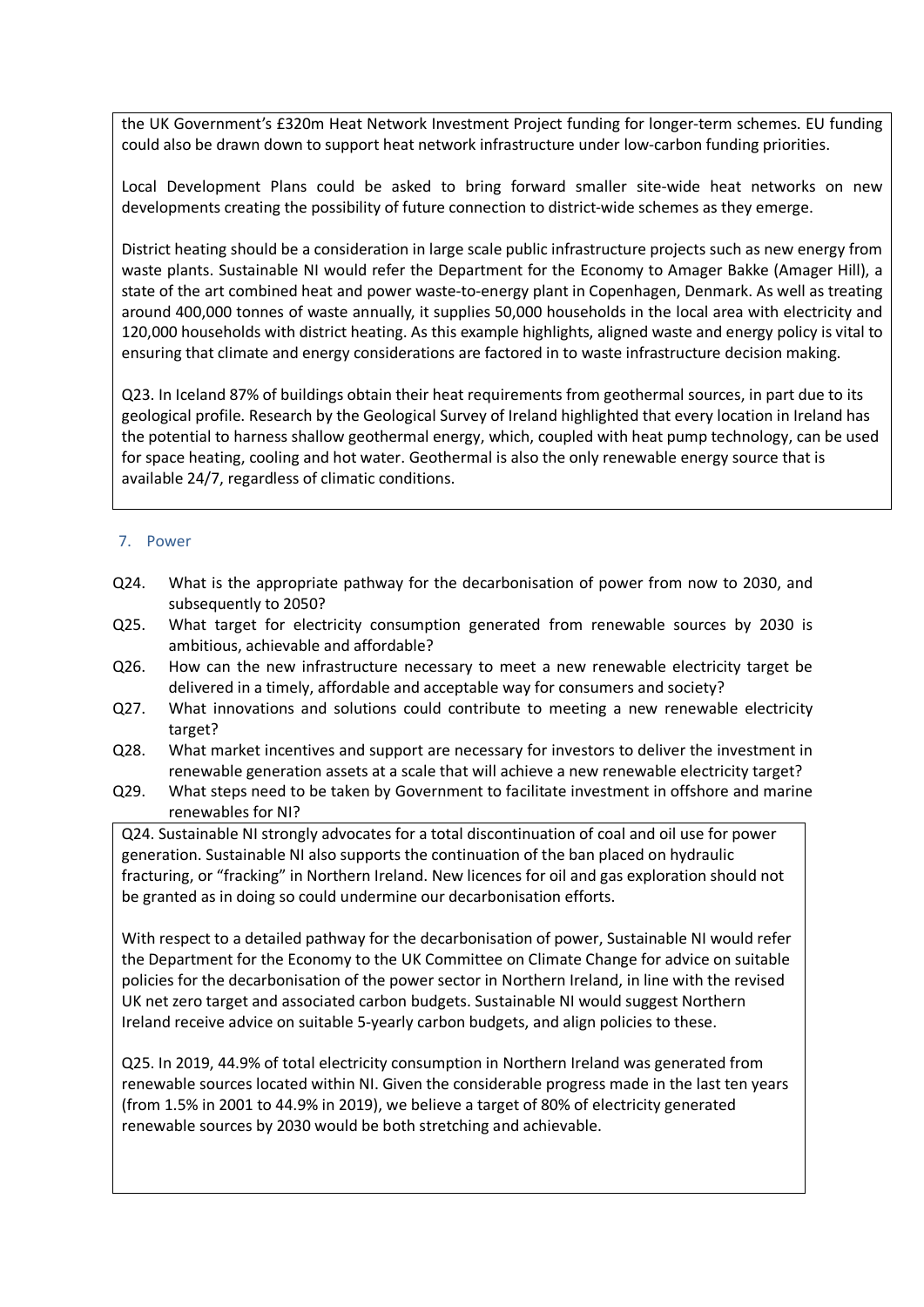Q26. We believe this can be achieved through a blended approach of tough financial penalties (carbon taxes) on fossil fuel based energy sources and financial incentives for low-carbon energy generation. Additional support should be provided to assist community energy schemes, as these models have been shown to increase consumer acceptability of low-carbon technology deployment locally. Funding and support should also be targeted toward vulnerable, fuel poor households and communities.

Q27. Sustainable NI believes the potential for geothermal, tidal and off-shore wind energy is largely untapped in Northern Ireland and offers tremendous potential for 'greening the grid', as well as continued roll-out of familiar technologies such as on-shore wind and Solar PV, in combination with energy storage facilities.

Q28. Sustainable NI believes a 'carrot and stick' approach will be required to facilitate large-scale investment in renewable energy technology. Sustainable NI supports the 'polluter pays' principle, and would argue for an economy-wide carbon tax to penalise the most polluting fuels, alongside outright bans on fuels such as peat, coal and lignite. This will provide a market ripe for investment in renewable technologies.

Sustainable NI would refer the Department to the Partnership for Market Readiness (PMR) 2017 for an overview of the effectiveness of carbon taxes in different countries. We note that Ireland has committed to raising the national carbon tax from €20 per tonne to €80 per tonne by 2030, to help government meet national carbon reduction targets. The money raised (€90m in 2020) is ringfenced to fund new climate action measures, and protect the fuel poor.

Q29. Special incentives such as funding and other measures will be needed to support and enable the exploration of marine renewable technologies. Government should do this in partnership with the environment sector, as no technology should be advanced to the detriment of the natural environment.

Before committing funds for the exploration of off-shore wind and marine renewables, Sustainable NI would encourage the Department to fully research all forms of renewable technology and exhaust the cheapest, cleanest, most secure and least environmentally damaging forms first. We would remind the Department that the deep and shallow geothermal energy resource, and the associated costs of harnessing it, is largely unknown in Northern Ireland but could offer significant potential in reaching our energy and climate goals.

### 8. Transport

- Q30. What would be an appropriate pathway to decarbonised energy for transport to 2050?
- Q31. What role should active travel have in the decarbonisation of the transport sector and what should government do to support this?
- Q32. What energy infrastructure is needed to facilitate the uptake of electric vehicles in line with UK Government's 'Road to Zero' targets?
- Q33. How will transport integrate with other energy uses (e.g. homes with solar generation, battery storage, EV charging) and what can government do to optimise the opportunities represented by this integration?
- Q34. To what extent can alternative low carbon transport fuels contribute to decarbonisation of the transport sector?
- Q35. Do you have any data/research to help inform and reduce the carbon intensity of our transport energy in order to achieve net zero carbon by 2050?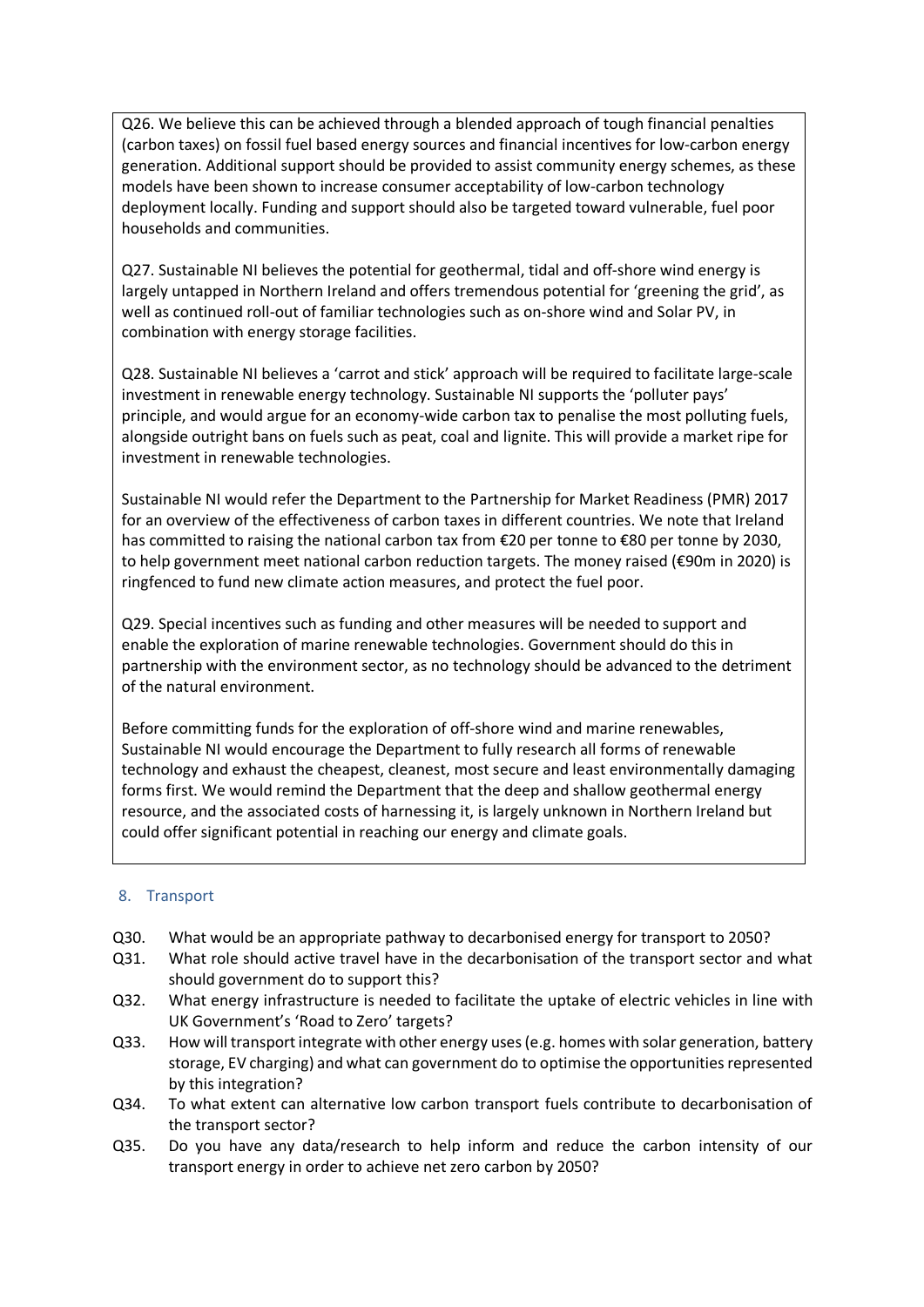Q30. The Energy Strategy should recommend that DfI develops a 'transport hierarchy' in which the least carbon intensive forms of travel are prioritised over the most carbon intensive forms. This should then lead to increased funding and investment in cycle paths and walkways – as these are cleanest forms of travel – and also public transport infrastructure.

Funding for roads should be limited to maintaining the roads that are already there, not increasing provision. Sustainable NI notes that research has shown that building and expanding roads and car parks, leads to more traffic and congestion overall. It constitutes a signal to the market that government prioritises travel by private car, over public transport and active travel.

The Energy Strategy should support the electrification and expansion of the railway network, undertaking a review of the old railway network and the feasibility of reopening parts of it.

Public procurement should be used to ensure replacement of aging public transport vehicles with lowemissions vehicles. Government will need to commit to a target to phasing out diesel and petrol vehicles. A phase out of diesel buses should be rapidly progressed in order to help meet air quality and carbon targets.

Q31. Active travel has a significant part to play in the energy transition and in improving health outcomes. A proportion of roads funding should be diverted to improving walking and cycling routes aimed towards making them safer, which is a major issue in Northern Ireland. In addition, funding should be identified to extend the cycling network to aid the movement of people into and within urban areas in particular.

Government could also work with local councils to offer incentives to encourage people to walk and cycle to their place of work or school e.g. closer parking for bikes or financial measures such as lowemission zones or differential parking tariffs.

Sustainable NI notes that the major challenge for government is not in supporting individual forms of transport, but in penalising the status quo which is an over reliance on the private motor car. A switchover to low-carbon vehicles will not tackle the problem of congestion in our towns and cities. Government efforts should focus on encouraging motorists to use bicycles, public transport, taxis or car clubs. Sustainable NI would refer the Department to an initiative by Transport for West Midlands that will pay motorists up to £3000 per year to spend on public transport as part of an innovative trial to get vehicles off the road.

Other solutions include making Belfast city centre a pedestrian and bicycle only zone, and increasing parking rates closest to the city centre.

Sustainable NI notes that often a person's travel choices are limited depending on where they live, and the infrastructure available. Sustainable NI would encourage DfI to review national planning policy to ensure access to safe walking, cycling and / or public transport infrastructure is a basic provision in all new permitted development.

Q32. Rapid EV charge points should be installed throughout NI although this should be market-led not publicly funded. Charge point operation and charging should be consistent on both sides of the Irish border, if possible.

Sustainable NI recommends a degree of caution towards using public resources to support the uptake of EVs. We would refer the Department to the Foundation for Economic Education which argues that although electric cars are a step in the right direction, their production (involving the mining of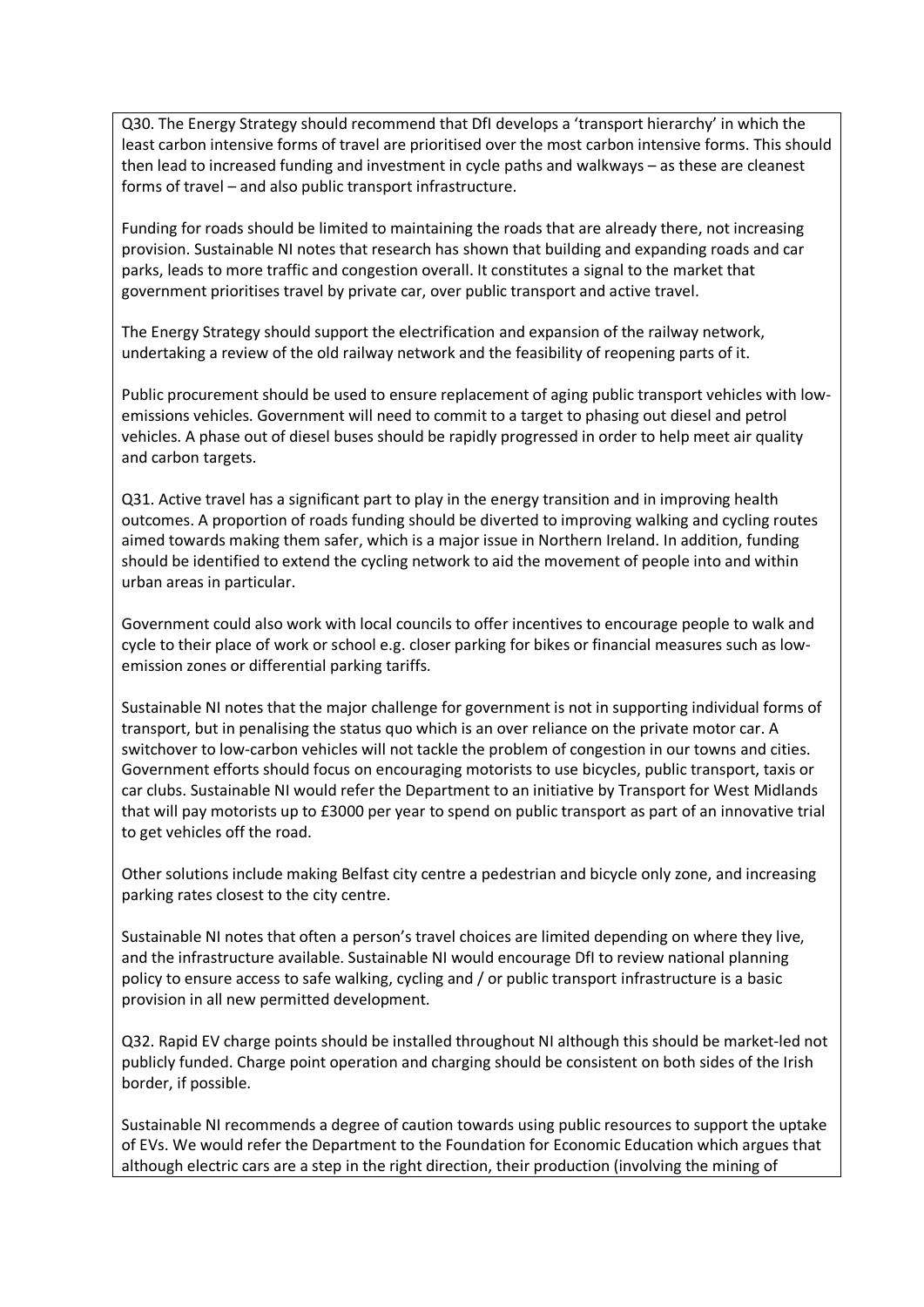lithium) and charging still contributes to CO2 levels. Some research suggests that EVs are responsible for more carbon emissions than petrol or diesel cars when a lifecycle carbon analysis is carried out, albeit with lower output of air pollutants.

Sustainable NI would recommend that a lifecycle carbon assessment is carried out on the technologies and supporting infrastructure under consideration, and that government remains technology neutral where ever possible.

Q33. The Call for Evidence describes some of the ways in which transport will integrate with other energy uses e.g. homes with solar generation, battery storage, EV charging. We recommend that a fully integrated energy and transport strategy, underpinned by carbon reduction objectives, is used to optimise these opportunities. It is likely many of the solutions will be linked to the development of smart energy tariffs, smart meters and smart devices which will be market led.

Q34. Sustainable NI is not in a position to comment on which low carbon transport fuels will contribute to decarbonisation of the transport sector.

Q35. No comment.

### 9. Other Issues:

#### **a. Security of Supply**

- Q36. What specific risks to security of energy supply are likely to emerge as a result of our changing energy mix, and what actions can be taken to mitigate these?
- Q37. What measures or indicators could be adopted or developed to monitor energy security of supply?

Q36. It could be argued that our energy security is already compromised from an over-reliance on oil and gas, which is a finite natural resource and imported from politically volatile regions.

By having a mix of home-grown renewable energy sources, Northern Ireland can ensure price stability and security of supply into the future. One issue with increased renewable generation from wind and solar is over and under supply in different climatic conditions. However, the development of battery and / or hydrogen storage facilities could help ensure continuity of supply. For example, where there is overproduction of electricity (e.g. on an exceptionally windy day), this energy could be stored for later use. Equally electric vehicles can act as 'mobile batteries' with dynamic charging rates to encourage charging and storage during peak grid capacity.

Other non-intermittent renewable technologies could be developed to ensure energy security. When energy storage costs are taken into account, non-intermittent technologies such as tidal and geothermal may be cheaper on balance.

It is clear that a diverse mix of technologies will be necessary to ensure the energy network is resilient and secure.

Sustainable NI also recommends the government takes account of the projected climatic changes that the region is facing over the coming 50 years, including hotter temperatures in the summer and wetter winters, and more extreme conditions such as storms. This will be an important factor when selecting resilient technologies for the future.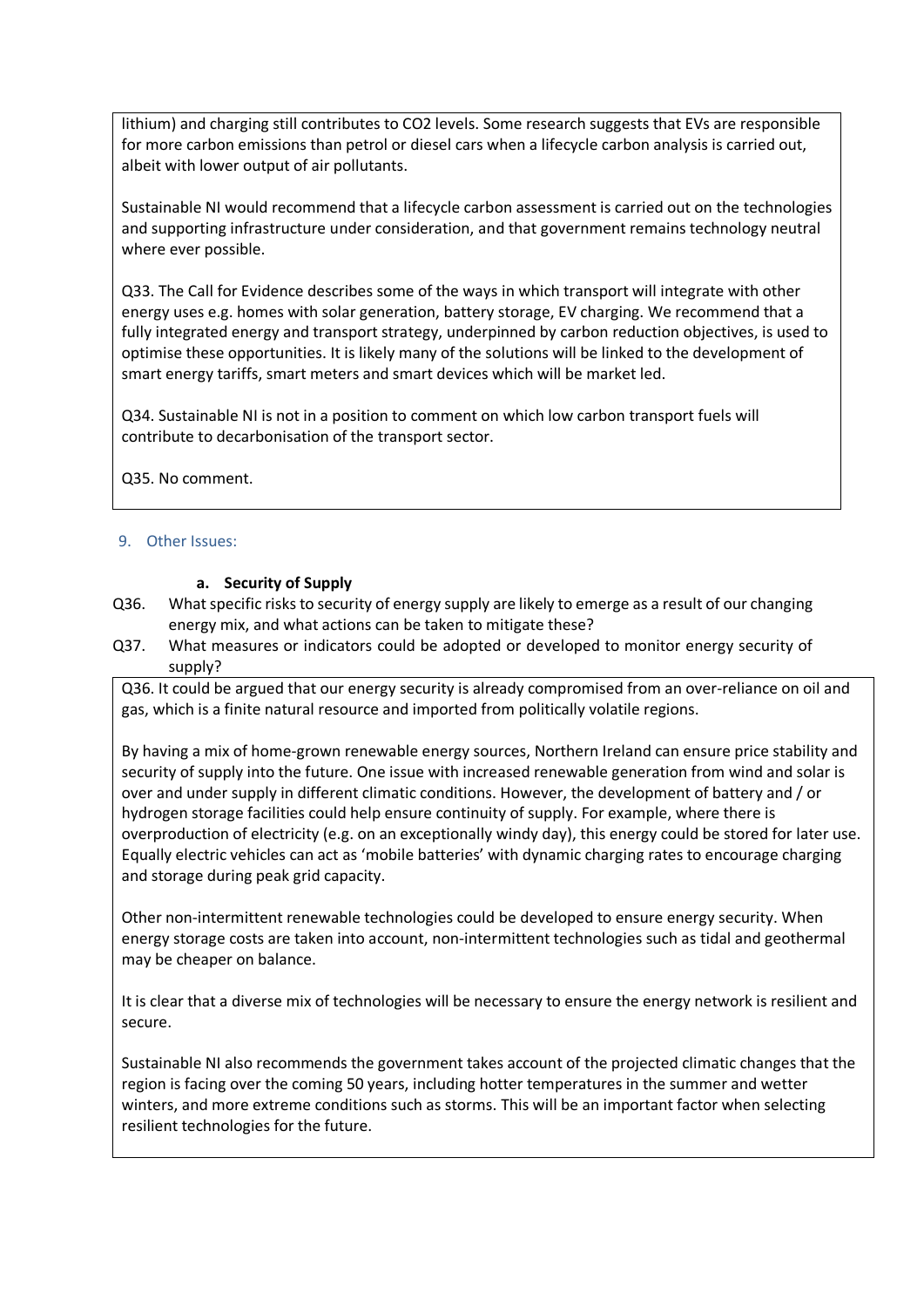Q37. Threats to energy security can affect either the physical supply of energy or its price. Therefore, measures of security include diversity of fuel supplies, spare capacity in infrastructure and reduced exposure to increased energy costs.

Sustainable NI supports the adoption of a diverse portfolio of indigenous renewable and low-carbon energy sources over imported fossil fuels, as this improves energy security by reducing exposure to rising global energy costs, reduces exposure to technology-specific risks through energy diversification, and also supports our climate change targets.

### **b. The Role of Data**

- Q38. What is the most cost-effective method of capturing consumer energy usage data in electricity and natural gas (where meters are in place)? In heating oil (where there is no metering obligation)?
- Q39. What concerns need to be addressed regarding data privacy, security and/or ownership?
- Q40. What are your views on applying the key recommendations of the Energy Data Taskforce for NI?
- Q41. What organisations or businesses do you see as having a key role in optimising the value of data? How will they do this?

Q38. Metering should be a legal obligation to ensure effective data collection across all energy sectors. Whilst domestic oil tanks are not currently metered, data on heating oil could be collected directly from oil suppliers – i.e. total litres sold within a given geographic area (by council area, postal code etc).

Q39. Data should be collected in line with data protection regulations.

Q40. No comment.

Q41. No comment.

### **c. Carbon Capture and Storage**

Q42. What steps, if any, should NI policy-makers consider with regard to the development or implementation of CCUS in NI?

Q42. Sustainable NI is generally against Carbon Capture and Storage technology as it encourages a laissez-faire approach to energy policy. It should only be used as a last resort, when all other policies have been exhausted.

Furthermore, carbon capture can be achieved through natural means e.g. by creating greenspace, restoring woodland, rewilding unused and underperforming farmland, restoring peatlands and other natural carbon sinks.

### **d. Energy and the Economy**

- Q43. What specific economic opportunities will arise from the decarbonisation of energy?
- Q44. What skills are needed to realise the potential economic benefits of energy in the future?
- Q45. What are your views on the future of overall energy demand in NI and how can we ensure that any potential demand growth aligns with our net zero carbon target?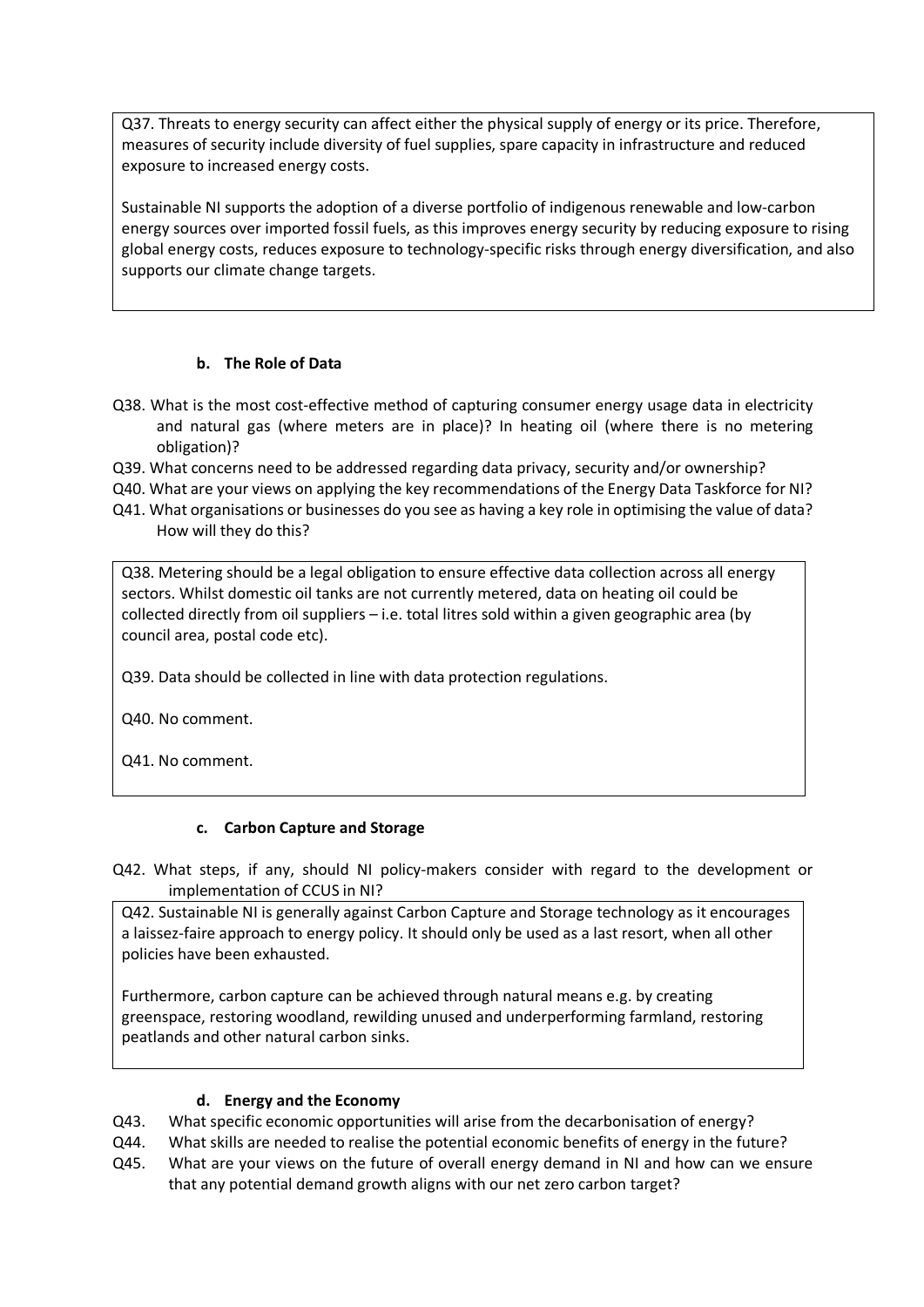Q43. The economic opportunities from decarbonisation of the energy sector are well understood. Jobs will be created in the renewable and energy efficiency energy sector, as well as the construction sector, and businesses and industry in Northern Ireland will be at an economic advantage by having access to cheaper, more secure energy than other nations.

Further economic benefits will accrue from helping people without jobs or on low incomes to heat their homes affordably, freeing up spending power for other things. The public sector will also see economic benefits through direct cost savings from energy efficiency measures in their buildings, and protection from future taxes and penalties related to the use of fossil fuels.

Indirectly, the public purse will benefit through health savings realised when the cause of ill-health due to fuel poverty is tackled at source. This is estimated to cost the NHS £1.4 billion each year.

Q44. The upskilling of construction workers, planners, civil servants and local authority officers must happen concurrently with the introduction of policy measures and incentives. A common baseline of climate and carbon literacy should be established in key sectors. Relevant actors should to be able to access the training they need to enable them to support delivery of the energy and climate strategy.

A suite of jobs and skills will be essential ranging from domestic and non-domestic energy assessors, carbon management specialists, smart meter installers, resilience planners, green finance experts, low-carbon transport officers and regional expertise on low-carbon spatial planning and development.

Government could support this by providing a central source of knowledge, information, and training to support the energy transition in all sectors.

Q45. Sustainable NI would encourage caution over any claims which lead one to believe that GDP and carbon emissions have, or are, decoupling. To keep temperature rises at safe levels, the carbon intensity of the global economy needs to fall at least 10 times faster than current rates, estimates think tank Renewable Energy Policy Network for the 21st Century (REN21). We are still in a fossil fuel based economy and the majority of the infrastructure that is in pace today will still be around in 2050.

The Call for Evidence document alludes to improvements in 'energy consumption' and 'energy intensity' and whilst it is true that gains have been made here, energy use is only part of the story. If the government is serious about tackling climate change head on, as described in the New Decade, New Approach document, the Energy Strategy should use net carbon emissions as the measure of progress, not energy consumption. Care must be taken in the Energy Strategy to ensure Northern Ireland doesn't, like other countries, 'offshore' its carbon emissions in the form of imported goods and services.

As William Jevons pointed out in 1865, when fuels become cheaper and more efficient, we tend to use more of them. The Energy Strategy will need to factor this in and acknowledge that in the short term, until the energy system is sufficiently advanced, some difficult economic decisions may need to be taken to curtail growth in certain instances if it is at the expense of the climate. This was demonstrated in the recent court ruling which blocked a third runway at Heathrow Airport on the basis that is was inconsistent with the UK Climate Change Act. A similar level of judgement will be required in Northern Ireland.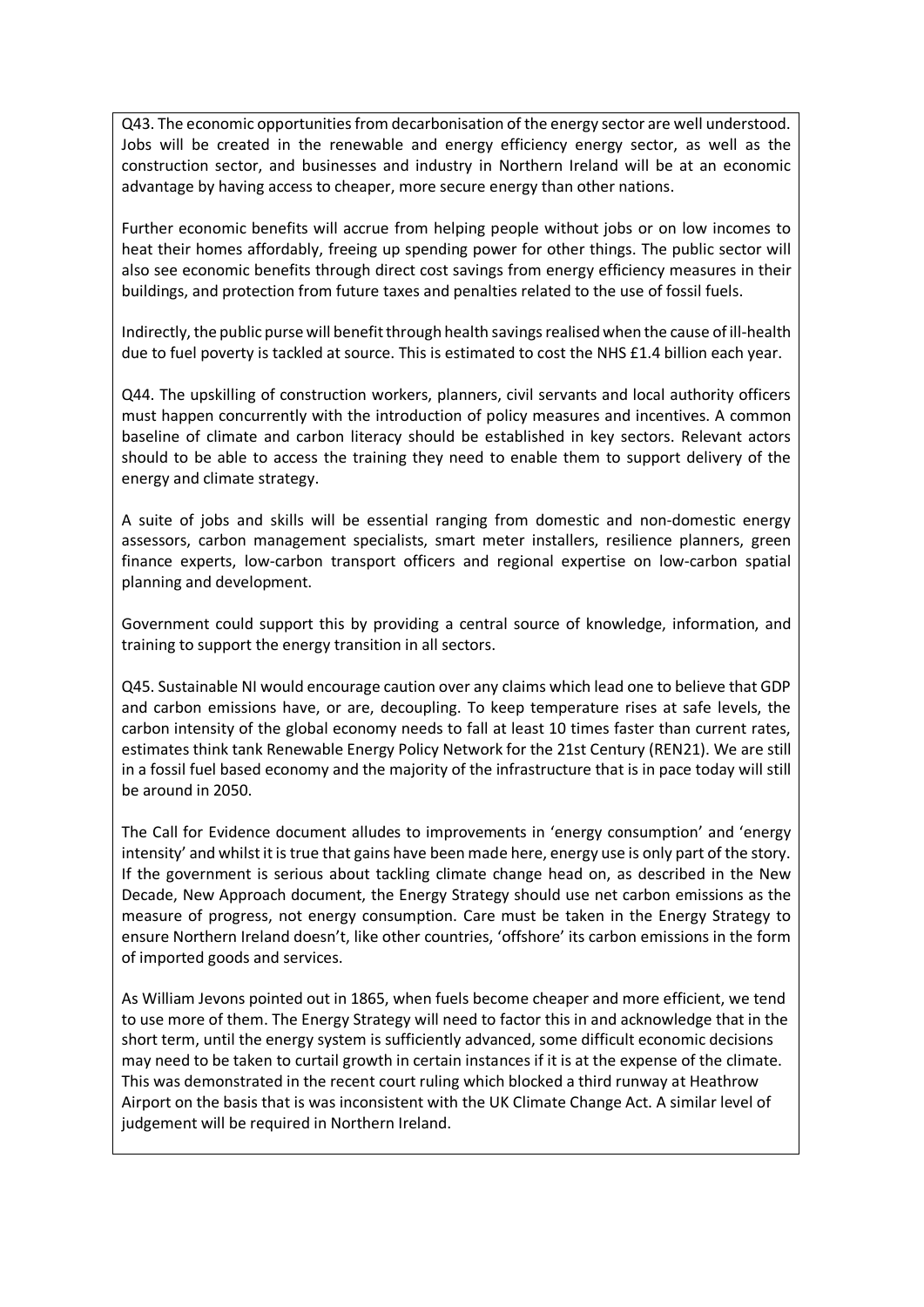We also would highlight that if Northern Ireland finds itself in an economically advantageous position in Europe following Brexit, demand for electricity could rise if more businesses relocate here and connect to the grid.

## **e. Delivery Framework for an Energy Strategy**

- Q46. Do the existing division of responsibilities and powers across government enable the most effective approach to the overall aim of decarbonising energy? If not, what are your suggestions for improvement?
- Q47. What are the opportunities for local government to contribute to the delivery of the net zero carbon target?
- Q48. What are your views on how statutory duties and accompanying legislation and regulatory frameworks would need to change to facilitate the transition to net zero carbon by 2050?
- Q49. Is there a need for a dedicated organisation to champion, lead and deliver sustainable energy interventions? If so, what should this look like?

Q46. No, the existing division of responsibilities and powers across government does not represent the most effective approach if the overall aim is decarbonisation of the economy.

Sustainable NI notes that in the UK, climate action and energy is part of the same policy portfolio. We also note that in both Ireland and Scotland, energy policy and climate policy are managed by the same division. This approach, whilst not the status quo in Northern Ireland, would reap dividends not only in ensuring more efficient use of department resources, but also a more consolidated approach and provide critical strategic oversight and accountability on progress against climate targets. Sustainable NI recommends serious consideration is given to either a single department for energy and climate change, with a central communications element embedded into it, or restructuring existing departments, to ensure that energy and climate policy are managed side by side.

Q47. Sustainable NI works closely with local councils on issues relating to sustainable development and climate action. As 'front-line' service providers, councils are ideally placed to deliver a range of new measures and interventions under a future Energy Strategy. Opportunities for local government include:-

Promote renewable and low-carbon energy deployment on **council land and property**:

- Increasing energy efficiency and reducing energy demand within the council's estate
	- o Ensuring new council buildings and refurbishments achieve high standards of energy efficiency (for example BREEAM Excellent) and incorporate renewable energy sources wherever practical
	- o Ensuring that high energy efficiency standards are integrated into all procurement decisions related to building use e.g. computer and office equipment
	- o Developing and implementing plans to enhance energy conservation and involving staff and other users of council buildings in energy conservation action
- Statutory carbon reporting and carbon targets, to encourage the adoption of carbon management approaches and boost the amount of energy that generated on-site from renewables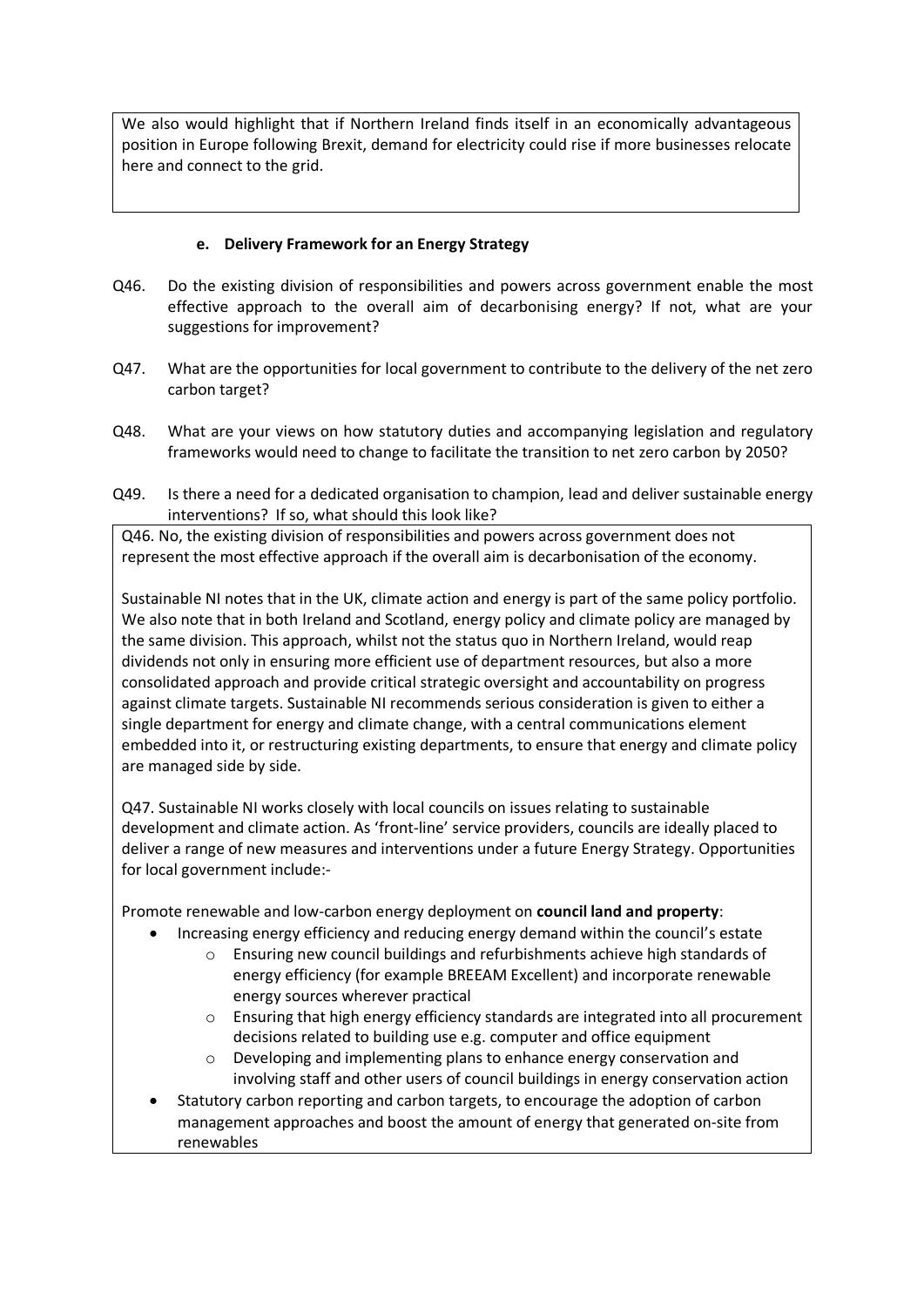- Investing in CHP and District Heating schemes for council buildings and social housing and seeking to develop schemes jointly with other large energy users
- Reducing carbon emissions in the supply chain by driving demand for low-carbon goods and services (e.g. 100% renewable electricity contract)
- Developing a transport plan for the local authority that seeks to promote alternative fuels, cut travel and increase use of public transport, walking and cycling through greater use of:
	- o electric or hydrogen fleet vehicles
	- o parking management at Council premises
	- o car-sharing
	- o low-carbon pool cars
	- o audio & video-conferencing
	- o home-working
	- o zero-interest bike loans
- Creating a local Energy Services Company to provide energy services to their own estate, local businesses and communities (the approach that has been taken by the Greater London Authority in establishing 'London Power' a public-private partnership to provide energy that is local, affordable and 100% renewable. City Hall's profits are reinvested into community carbon reduction projects)
- Developing low-carbon 'demonstration' projects to show what can be done and to inspire others to act

Promote renewable and low-carbon energy deployment **in the local area**:

- Evaluating opportunities for greater renewable energy deployment within Local Development Plans
- Exploring potential for appropriately designed landfill gas and energy from waste schemes, that can be linked to district electricity and heating networks. Assessing potential for CHP and District Heating scheme developments in the area generally
- Using planning policy and building control to encourage or require developers to build zero-carbon homes (e.g. Passivhaus Standard) fitted with renewable energy and located close to amenities and public transport to avoid car dependency
- Councils could set local targets for renewable energy generation and ensure planning decisions support applications that seek to increase the amount of renewable energy generated in the area. Planning policies could actively encourage renewable and decentralised energy generation, both large scale (e.g. onshore wind farms) and small scale (e.g. on-site renewable energy requirements for new builds).
- Providing council-branded local retrofit offers, linked to a centrally managed national scheme, to encourage local-adoption of insulation and other low-energy retrofit solutions (see evaluation of London RE:NEW project, or Kirklees Warm Zone, or Cosy Homes Oxfordshire)
- Councils could be required to put low carbon growth at the centre of local economic development plans and develop a low carbon investment strategy and prospectus for the area. Councils could implement a support programme for local businesses to improve their energy efficiency and become more environmentally responsible
- Developing planning policies that encourage developers to build in locations that will encourage walking, cycling and public transport use
- Through community planning councils could work with local organisations to promote sustainable energy and transport activities e.g. work with the designated authorities to introduce low emission zones and congestion charging
- Promoting installation of infrastructure required for low-carbon vehicles
- Using differential car-parking charges to support low-carbon vehicles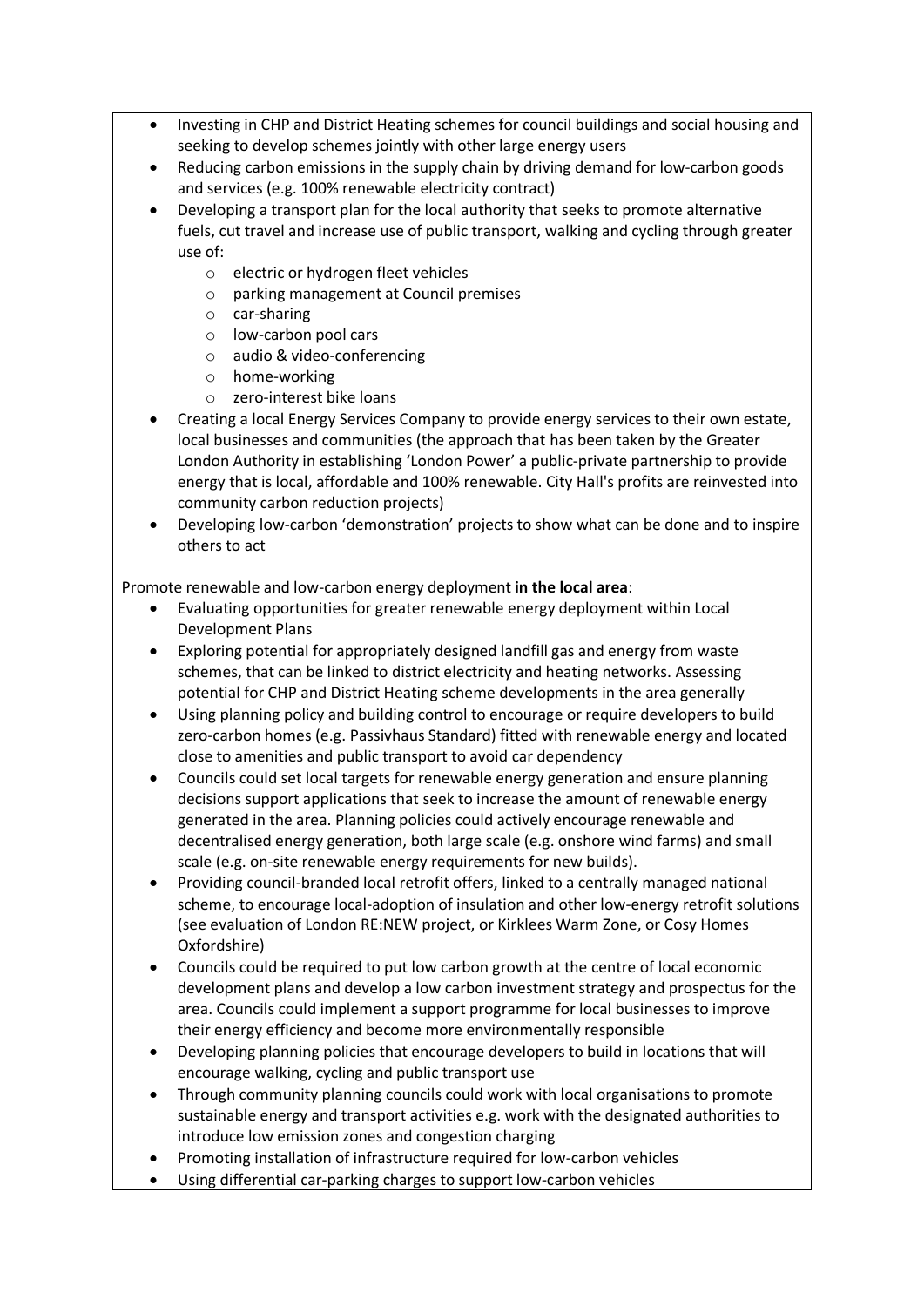Promote **community action** on reducing carbon emissions in the local area:

- Encouraging installation of small scale renewable energy devices and CHP/DH schemes by local developers, businesses and individuals
- Supporting and advising communities interested in developing renewable energy schemes
- Providing grants or loans for community carbon reduction projects and signposting to external sources of support and funding
- Training community groups and other local residents to provide energy advice
- Engaging with energy companies to promote community funds as part of clean energy developments
- Involving public-facing services (e.g. schools, museums and libraries) in public awareness campaigns on energy efficiency, renewable energy and sustainable transport
- Developing climate change literacy training in local schools, colleges and universities; and make these available for community groups, neighbourhoods and households

Q48. The list of statutory duties and accompanying legislation and regulatory frameworks that need to change to facilitate the transition to a net zero economy is extensive. A myriad of government policies will need to change, many of which are outside the remit of the Department for the Economy. This reinforces the need for a separate climate strategy, or at the very least an integrated climate and energy policy unit.

### Built Environment

The built environment has a critical impact on the achievement of energy and climate targets. Well-designed homes and buildings are efficient and cost effective to run. They help to reduce greenhouse gas emissions by incorporating features that encourage sustainable lifestyles. They maximise natural ventilation, avoid overheating, minimise sound pollution and have good air quality.

The Committee of Climate Change Report "UK housing fit for the future?", published in February 2019, states without a near elimination of greenhouse gas emissions from UK buildings, the UK's legally binding climate change targets will not be met. Sustainable NI believes that new homes should be designed to be energy efficient, low or zero carbon, water efficient, and climate resilient.

This will require a review of the regulations for functional or performance requirements of buildings (DoF); building control (local government) and the Planning Act (DfI) to ensure low carbon building practices are adopted as standard. Throughout the British Isles, development plans are increasingly requiring new homes to be built to zero carbon or Passivhaus Standard. Sustainable NI would refer the Department to the recommendations of London Energy Transformation Initiative (LETI) in its response to the recent Government consultation on the Future Homes Standard.

### Transport

- Legislation to ban the use of petrol and diesel cars on NI roads from 2030
- Regulation to promote sustainable biofuels e.g. a 'Renewable Transport Fuel Obligation'
- Regulation to help industry achieve significant reductions in emissions from HGV operations and vans
- Significant funding and investment in public and active transport, particularly cycling and rail infrastructure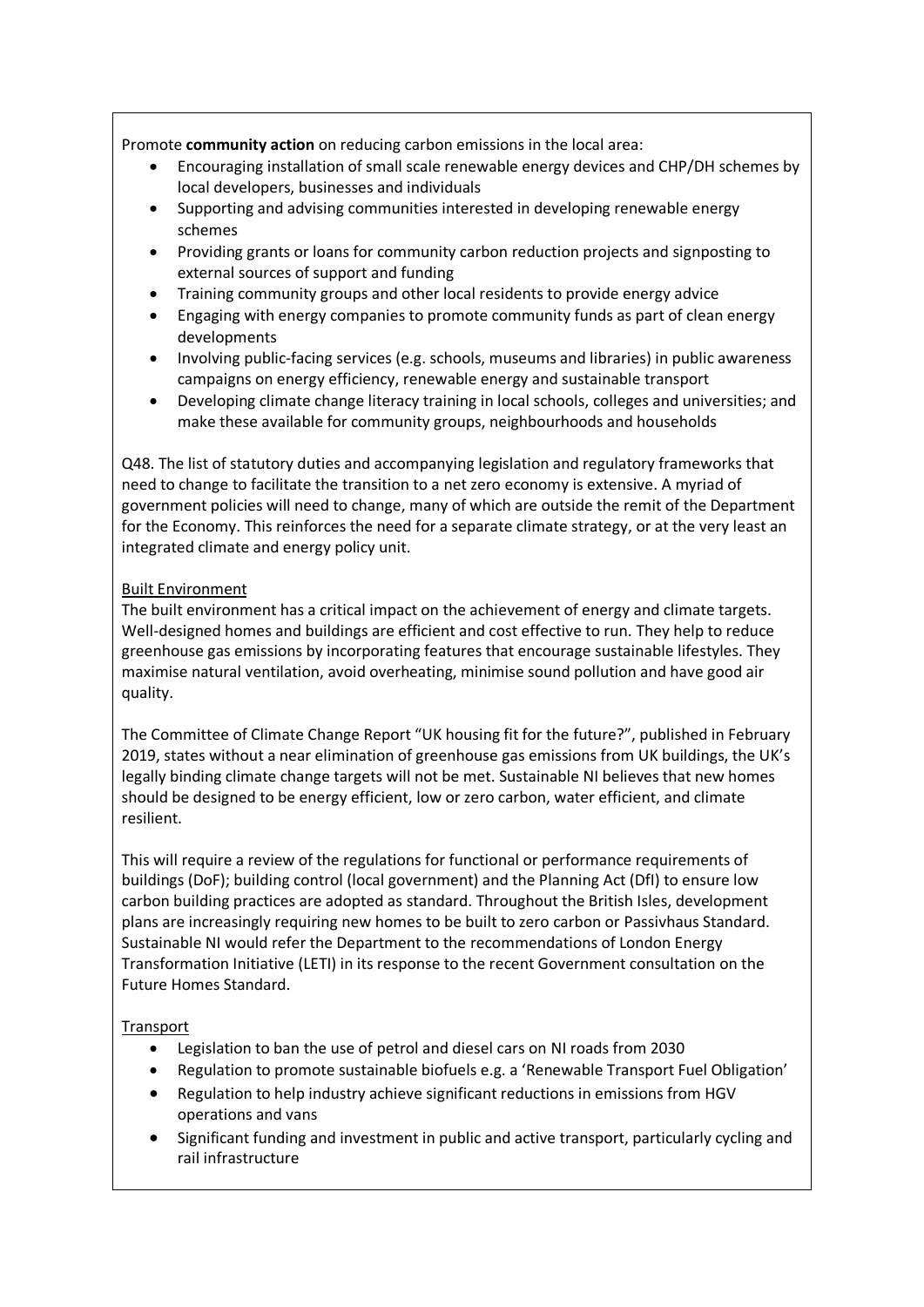#### **Other**

- Legislation that commits Northern Ireland to becoming a net-zero carbon society by 2050 (or earlier) with interim climate targets and five year carbon budgets
- A national carbon tax in line with UK Climate Change Committee recommendations
- A Climate Change Strategy inclusive of all sectors and tiers of government
- A statutory duty on public authorities to develop climate change mitigation plans for their local areas and contribute to the achievement of regional energy targets
- A new, legally binding standard for home energy efficiency with special provisions for the private and social rented sectors through amendments to the Housing Act
- Legislation to bring an end to the installation of gas and oil boilers in any new build domestic properties from 2025
- Policy measures to limit the use of solid fuels (such as wood) in certain areas
- Legislation to ban the sale of peat, coal or lignite for home heating
- A target to provide 80% of electricity from renewable sources by 2030
- New powers and responsibilities for the Utility Regulator to oversee the development of low-carbon energy networks
- Amendment of the Local Government Act (NI) 2014 to include statutory duties and powers in line with Energy / Climate Strategies
- A Social Value Act for Northern Ireland, in line with the Public Services (Social Value) Act in England and Wales, which requires those who commission public services to think about how they can also secure wider social and environmental benefits

Q49. See response to Q17. There is a role for a lead agency to help accelerate the transition to zero carbon, much like the Sustainable Energy Authority of Ireland. The Department should explore if the services of SEAI could be extended to Northern Ireland.

### 10. Additional information

Q50. Is there anything else you would like to add in response to this Call for Evidence?

### Elements for a successful Energy Strategy

Sustainable NI believes that the importance of the Energy Strategy should be at the very least, on par with other Executive endorsed Strategies and that all government departments and public bodies must have regard to it, when exercising their functions.

Any future Energy Strategy for Northern Ireland must be based on the following principles. The Strategy must:

- Have statutory footing and binding targets that are clear, measurable, ambitious and in line with climate and air pollution commitments. Effective governance is essential; a strategy that is not backed up in law with effective enforcement mechanisms is essentially no more than a wish list
- Have clear lines of accountability. All government Departments and public bodies should be included in the design not just of the strategy but the crucial actions that need to be clearly set out within it; and should have a pro-active duty to implement it and be held accountable for the impacts of decisions taken.
- Be independently monitored with clear mechanisms to hold government to account
- Be matched by appropriate and significant additional direct investment and funding
- Be integrated into an overarching Climate Strategy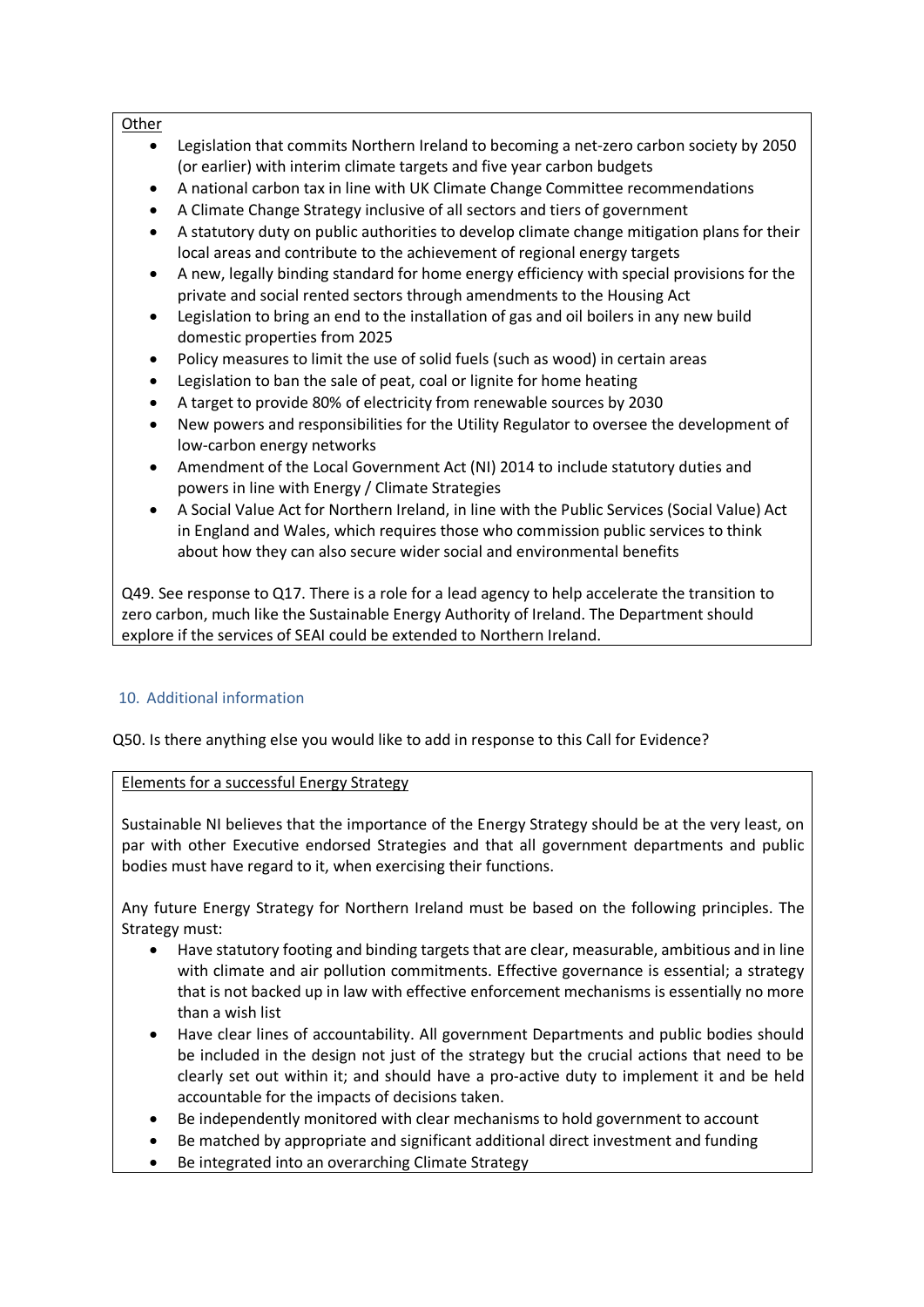- Seek to bring forward a 'whole-of government' approach to decarbonisation, breaking down the traditional silo mentality that exists between government departments, and providing opportunities to consider cross-cutting risks and opportunities
- Be ambitious, and by that we mean:
	- $\circ$  contain ambitious goals/targets that are measurable, time bound with clear milestones;
	- $\circ$  contain policies that are new, bold, innovative and avoid making the mistakes of previous energy schemes that were unsuccessful;
	- o be 'world leading'
- Include a requirement on public bodies to think about the long-term impact of their decisions on national energy and climate commitments

# Co-ordination

As previously mentioned, we believe that energy and climate policy should be harmonised. An overarching Climate Strategy, underpinned by legislation and targets, will help the government address the interdependencies and cross cutting issues highlighted. The Energy Strategy will need to set out how the Department is going to manage and coordinate this, particularly if there is no overarching Climate Strategy.

### Behaviour Change

Changing the attitude of society to energy is crucial to the long-term prosperity of Northern Ireland. Schools could be used as drivers of change, promoting a culture of resource efficiency, civic pride and environmental protection. Engaging adults in informal learning about energy conservation could also bring a range of benefits with regards to the role householders play in supporting the energy transition.

It is crucial, therefore, that the Department of Education are bought into the Energy Strategy and that a supporting 'Energy Education or Environmental Education Strategy' is developed for Northern Ireland, which promotes an expectation of sustainable resource consumption both within the curriculum and through lifelong learning.

Behaviour change at all levels, in government, in business and in individual decisions and actions, is critical to the success of all the significant changes required to tackle the climate emergency.

We would like to see training made available for political representatives, government officers and the private sector, to consider the energy and environmental effects of proposed policies, strategies and current and proposed activities.

We would also like to see increased public awareness for households on the environmental impacts of certain behaviours, such as energy and travel choices. For example, the use of wood burning stoves which has increased rapidly in recent years. The burning of solid fuels contributes to air pollution, a major health problem causing respiratory illness and in some cases death.

As such this theme could include measures such as:

- Establishing a behaviour change knowledge resource in NI to:
	- o Summarise / disseminate research appropriate for use by government / eNGOs
	- o Develop consistent organisational communications with the public
	- o Drive public behaviour change in line with necessary changes to business models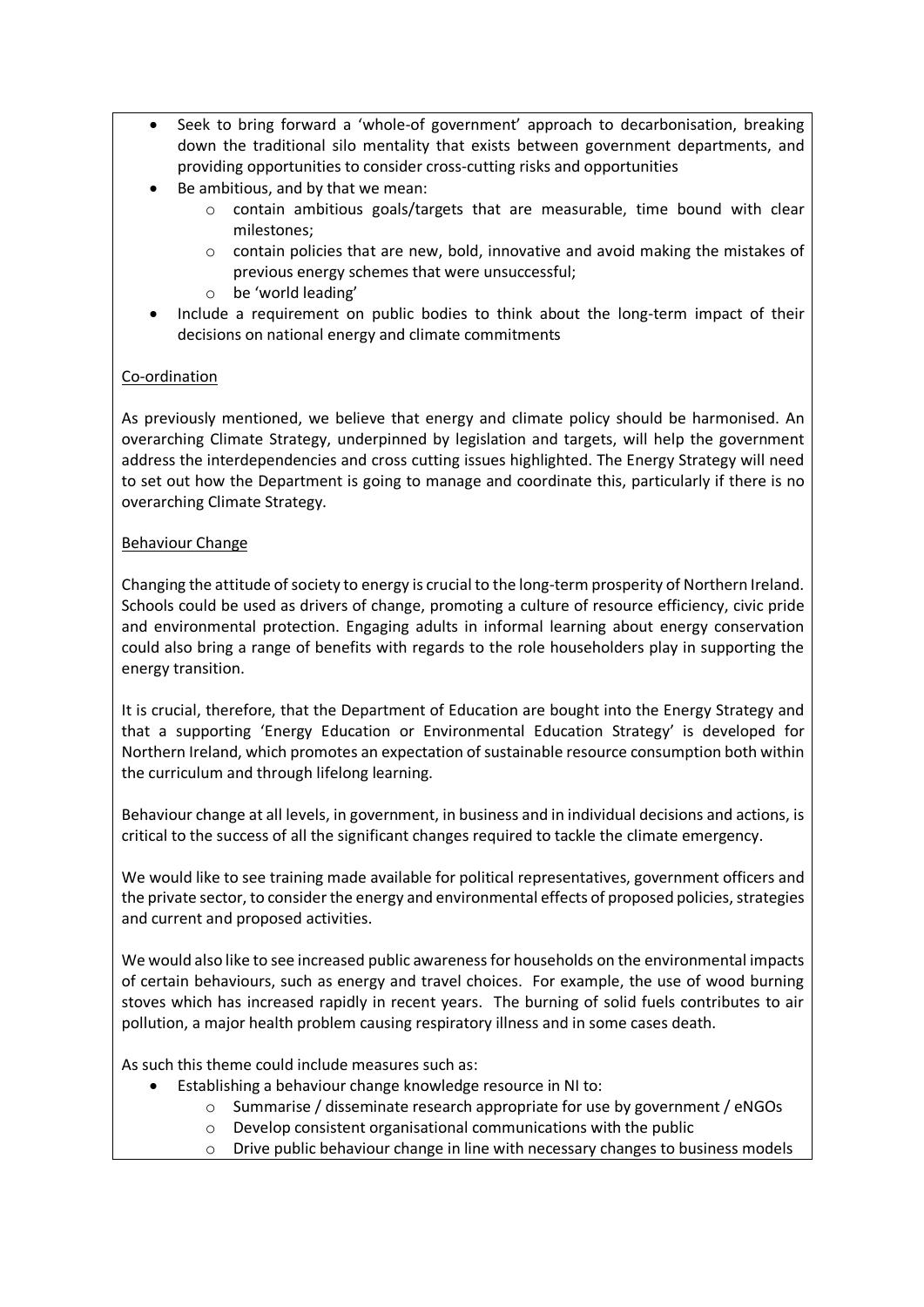- Engage the public, including young people, when deciding on the priorities for which behaviours need to change
- Increase opportunities for councils to promote environmental behavioural change beyond traditional areas like recycling
- Encourage and support experimentation to test innovative behaviour change approaches
- Grow opportunities for young people to take action on energy and encourage the next generation of environmentally responsible citizens
- Engage in in-house behaviour change campaigns and support expansion across government departments where success is proven
- Consideration should be given to communication techniques, and particularly the usability of the NI Direct website and/or exploration of alternative online channels
- Behavioural change for 'business' is crucial; DfE should review current mechanisms for engaging with business, particularly SMEs not currently engaged in existing support programmes

Finally, it is worth noting that the key behavioural change is often driven through not only information and awareness, but through legislation and fiscal measures which incentivise 'climate friendly' behaviour, and where appropriate penalise behaviour incompatible with climate commitments.

#### Financing Energy Efficiency

As part of an Energy Saving Trust led project called Request 2 Action, the Dutch government worked with major banks in the Netherlands to find out what the most effective finance options had been for private domestic retrofit works. The message from the banks was clear: existing mortgages and loans were well suited to funding home retrofit. There was no need for new types of finance.

The premise of a green mortgage is that energy efficient homes have lower fuel bills, leaving you better able to repay your mortgage. This lowers the risk of lending money to you meaning you could get preferential rates compared to people with higher fuel bills.

Banks also highlighted that buying a new home is a key trigger point for making major home improvements, so finance providers can play an important role in influencing sustainable choices. In their view, the key missing ingredient is communication, not innovation.

In this regard, a number of the green finance products in the UK market are providing a valuable service. For example, the Ecology Building Society provides extensive guidance and information for homeowners looking to reduce their carbon footprint. The Barclays green mortgage might not be revolutionary (as it is only marginally cheaper than their other products), but it raises the profile of green homes and gives prospective homebuyers a positive incentive to buy an energy efficient property. This is a positive development and hopefully the start of a bigger movement of banks incentivising green choices.

Private finance isn't going to be an appropriate option for everyone. For many elderly homeowners, there will continue to be a reliance on grant funding. However, not all older homeowners are eligible for the limited grants available. One example of a product attempting to bridge this gap is the Home Improvement Scheme, run by social enterprise the London Rebuilding Society. They work with over 55s, who are trapped in properties that are no longer fit for purpose, to co-ordinate a package of improvements to the home. Finance is accessed through a form of equity release that is based on an assessment of the property value after improvements have been completed. This